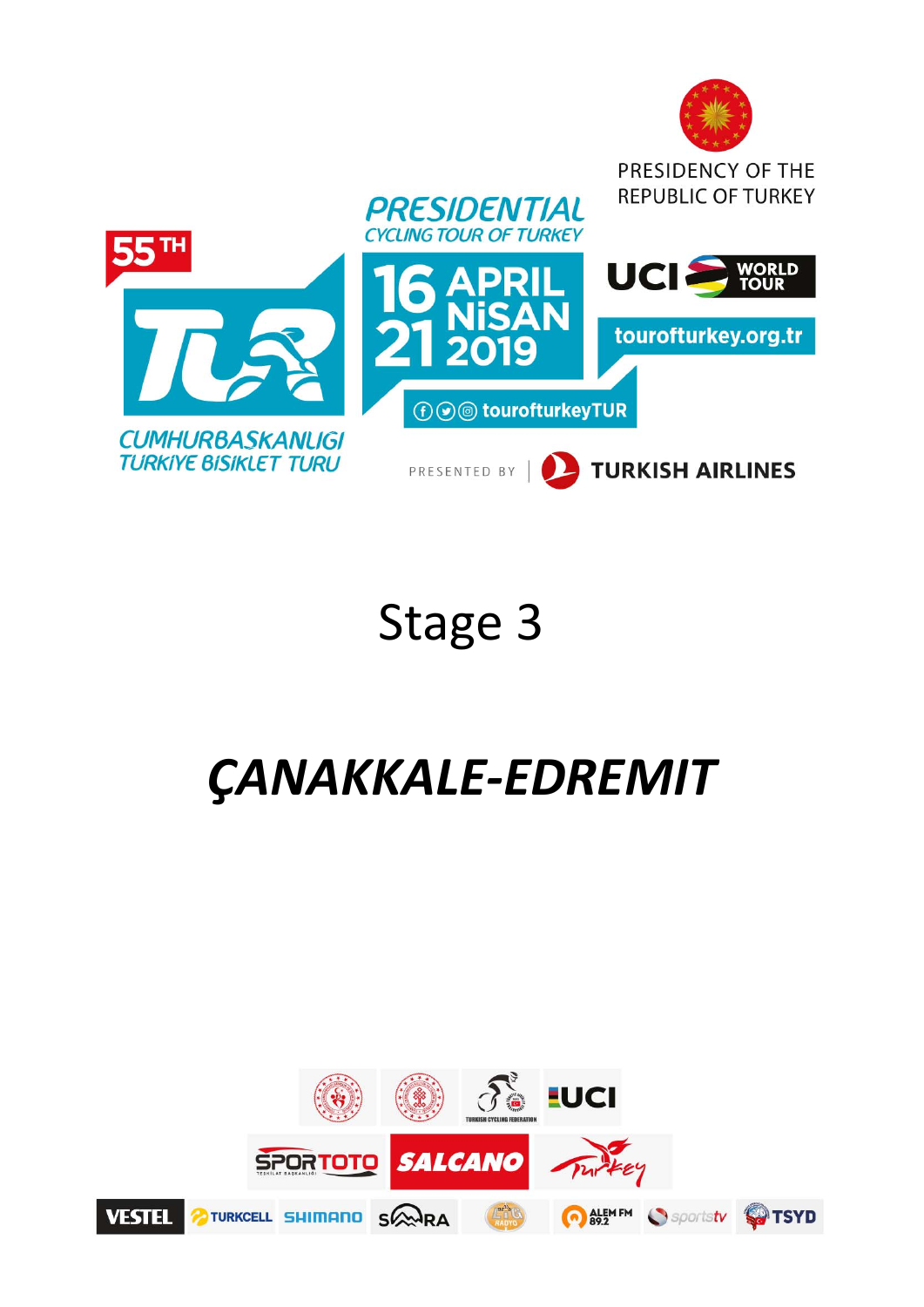

# **CLASSEMENT DE L'ETAPE STAGE CLASSIFICATION**

#### ÇANAKKALE-EDREMIT



**Etape - Stage :** 3

**Moyenne - Average :** 43.22km/h

**Distance :** 122.6 km

1/3

**Date :** 18/04/2019

**Organisateur - Organiser :** Turkish Cycling Federation

**Epreuve - Race :** Presidential Cycling Tour of Turkey

| Rang<br>Rank | Dos.<br><b>Bib</b> | UCI ID      | <b>NOM Prénom</b><br>Last name First Name                                        | Equipe<br>Team                  | Nat.<br>Nat. |           | Ecart<br>Gap                    | Bonif.<br>Bon. | Pen. |
|--------------|--------------------|-------------|----------------------------------------------------------------------------------|---------------------------------|--------------|-----------|---------------------------------|----------------|------|
| 1            | 34                 | 10008706136 | <b>JAKOBSEN Fabio</b>                                                            | Deceuninck - Quick - Step       | NED          | 02h50'12" |                                 | 10"            |      |
| 2            | 12                 | 10006599519 | <b>BENNETT Sam</b>                                                               | Bora - Hansgrohe                | <b>IRL</b>   | 02h50'12" |                                 | 6"             |      |
| 3            | 44                 | 10003292324 | <b>CAVENDISH Mark</b>                                                            | <b>Team Dimension Data</b>      | GBR          | 02h50'12" |                                 | 4"             |      |
| 4            | 21                 | 10007809490 | <b>EWAN Caleb</b>                                                                | Lotto Soudal                    | <b>AUS</b>   | 02h50'12" |                                 |                |      |
| 5            | 146                | 10010005027 | <b>NOPPE Christophe</b>                                                          | Sport Vlaanderen - Baloise      | BEL          | 02h50'12" |                                 |                |      |
| 6            | 72                 | 10007744220 | <b>MALUCELLI Matteo</b>                                                          | Caja Rural - Seguros Rga        | ITA          | 02h50'12" |                                 |                |      |
| 7            | 62                 | 10009499112 | <b>GIBSON Matthew</b>                                                            | Burgos - Bh                     | GBR          | 02h50'12" |                                 |                |      |
| 8            | 114                | 10007744624 | <b>PACIONI Luca</b>                                                              | Neri Sottoli Selle Italia Ktm   | ITA          | 02h50'12" |                                 |                |      |
| 9            | 102                | 10009037350 | PARRA ARIAS Jordan Arley                                                         | Manzana Postobon Team           | COL          | 02h50'12" |                                 |                |      |
| 10           | 2                  | 10009816077 | <b>GIDICH Yevgeniy</b>                                                           | Astana Pro Team                 | KAZ          | 02h50'12" |                                 |                |      |
| 11           | 51                 | 10007890730 | <b>CONSONNI Simone</b>                                                           | Uae Team Emirates               | ITA          | 02h50'12" |                                 |                |      |
| 12           | 91                 | 10006280530 | <b>SANZ UNZUE Enrique</b>                                                        | Euskadi Basque Country - Muri   | <b>ESP</b>   | 02h50'12" |                                 |                |      |
| 13           | 101                | 10009565594 | GOMEZ PEÑALOZA Bryan Steve                                                       | Manzana Postobon Team           | COL          | 02h50'12" |                                 |                |      |
| 14           | 56                 | 10008971268 | <b>MOLANO BENAVIDES Juan Sebastian</b>                                           | Uae Team Emirates               | COL          | 02h50'12" |                                 |                |      |
| 15           | 83                 | 10006875159 | GROŠU Eduard-Michael                                                             | Delko Marseille Provence        | <b>ROU</b>   | 02h50'12" |                                 |                |      |
| 16           | 37                 | 10003039013 | RICHEZE Maximiliano Ariel                                                        | Deceuninck - Quick - Step       | ARG          | 02h50'12" |                                 |                |      |
| 17           | 127                | 10014704978 | <b>LONARDI Giovanni</b>                                                          | Nippo - Vini Fantini - Faizane` | <b>ITA</b>   | 02h50'12" |                                 |                |      |
| 18           | 67                 | 10014357091 | SUREDA MOREY Jaume                                                               | Burgos - Bh                     | <b>ESP</b>   | 02h50'12" |                                 |                |      |
| 19           | 157                | 10004849475 | <b>CALDEIRA Samuel</b>                                                           | W52 / Fc Porto                  | <b>POR</b>   | 02h50'12" |                                 |                |      |
| 20           | 135                | 10003192492 | MURPHY John                                                                      | Rally Uhc Cycling               | <b>USA</b>   | 02h50'12" |                                 |                |      |
| 21           | 4                  | 10006895569 | ZAKHAROV Artyom                                                                  | Astana Pro Team                 | KAZ          | 02h50'12" |                                 |                |      |
| 22           | 65                 | 10010999780 | LOPEZ PARADA Daniel                                                              | Burgos - Bh                     | <b>ESP</b>   | 02h50'12" |                                 |                |      |
| 23           | 26                 | 10009135259 | <b>WOUTERS Enzo</b>                                                              | Lotto Soudal                    | <b>BEL</b>   | 02h50'12" |                                 |                |      |
| 24           | 71                 | 10009991687 | CANELLAS SANCHEZ Xavier                                                          | Caja Rural - Seguros Rga        | <b>ESP</b>   | 02h50'12" |                                 |                |      |
| 25           | 103                | 10010838823 | CHIA BERMUDEZ Luis Carlos                                                        | Manzana Postobon Team           | COL          | 02h50'12" |                                 |                |      |
| 26           | 147                | 10013870374 | <b>WILLEMS Thimo</b>                                                             | Sport Vlaanderen - Baloise      | <b>BEL</b>   | 02h50'12" |                                 |                |      |
| 27           | 95                 | 10009994923 | VIEJO REDONDO Jose Daniel                                                        | Euskadi Basque Country - Muri   | <b>ESP</b>   | 02h50'12" |                                 |                |      |
| 28           | 161                | 10007508790 | <b>ORKEN Ahmet</b>                                                               | <b>Turkish National Team</b>    | <b>TUR</b>   | 02h50'12" |                                 |                |      |
| 29           | 55                 | 10050785746 | POLANC Jan                                                                       | Uae Team Emirates               | <b>SLO</b>   | 02h50'12" |                                 |                |      |
| 30           | 87                 | 10010164974 | ROCHAS Rémy                                                                      | Delko Marseille Provence        | <b>FRA</b>   | 02h50'12" |                                 |                |      |
| 31           | 24                 | 10003301620 | <b>KLUGE Roger</b>                                                               | Lotto Soudal                    | <b>GER</b>   | 02h50'12" |                                 |                |      |
| 32           | 73                 | 10014023554 | <b>SERRANO RODRIGUEZ Gonzalo</b>                                                 | Caja Rural - Seguros Rga        | <b>ESP</b>   | 02h50'12" |                                 |                |      |
| 33           | 13                 | 10011081424 | <b>GROSSSCHARTNER Felix</b>                                                      | Bora - Hansgrohe                | <b>AUT</b>   | 02h50'12" |                                 |                |      |
| 34           | 167                | 10053290871 | DOGAN Halil                                                                      | Turkish National Team           | TUR          | 02h50'12" |                                 |                |      |
| 35           | 5                  | 10008855171 | <b>KUDUS Merhawi</b>                                                             | Astana Pro Team                 | ERI          | 02h50'12" |                                 |                |      |
| 36           | 25                 | 10014276865 | <b>VANHOUCKE Harm</b>                                                            | Lotto Soudal                    | <b>BEL</b>   | 02h50'12" |                                 |                |      |
| 37           | 154                | 10014059223 | FERREIRA José                                                                    | W52 / Fc Porto                  | <b>POR</b>   | 02h50'12" |                                 |                |      |
| 38           | 81                 | 10006142811 | FERNANDEZ CRUZ Delio                                                             | Delko Marseille Provence        | <b>ESP</b>   | 02h50'12" |                                 |                |      |
| 39           | 86                 | 10008065431 | <b>DE ROSSI Lucas</b>                                                            | Delko Marseille Provence        | <b>FRA</b>   | 02h50'12" |                                 |                |      |
| 40           | 46                 | 10009780513 | O'CONNOR Ben                                                                     | <b>Team Dimension Data</b>      | AUS          | 02h50'12" |                                 |                |      |
| 41           | 36                 | 10003308993 | MØRKØV Michael                                                                   | Deceuninck - Quick - Step       | <b>DEN</b>   | 02h50'12" |                                 |                |      |
| 42           | 156                | 10005827660 | PINTO Edgar                                                                      | W52 / Fc Porto                  | <b>POR</b>   | 02h50'12" |                                 |                |      |
| 43           | 94                 | 10011227530 | IRIZAR LASKURAIN Julen                                                           | Euskadi Basque Country - Muri   | <b>ESP</b>   | 02h50'12" |                                 |                |      |
| 44           | 32                 | 10058736615 | <b>EVENEPOEL Remco</b>                                                           | Deceuninck - Quick - Step       | <b>BEL</b>   | 02h50'12" |                                 |                |      |
|              |                    |             | Copyright © F2Concept - 2019 - retrouvez ces classements sur www.yotrecourse.com |                                 |              |           | Imprimé à / print at : 03:05:34 |                |      |

**Copyright © F2Concept - 2019 - retrouvez ces classements sur www.votrecourse.com**

**cedric : +33.6.62.32.06.12**

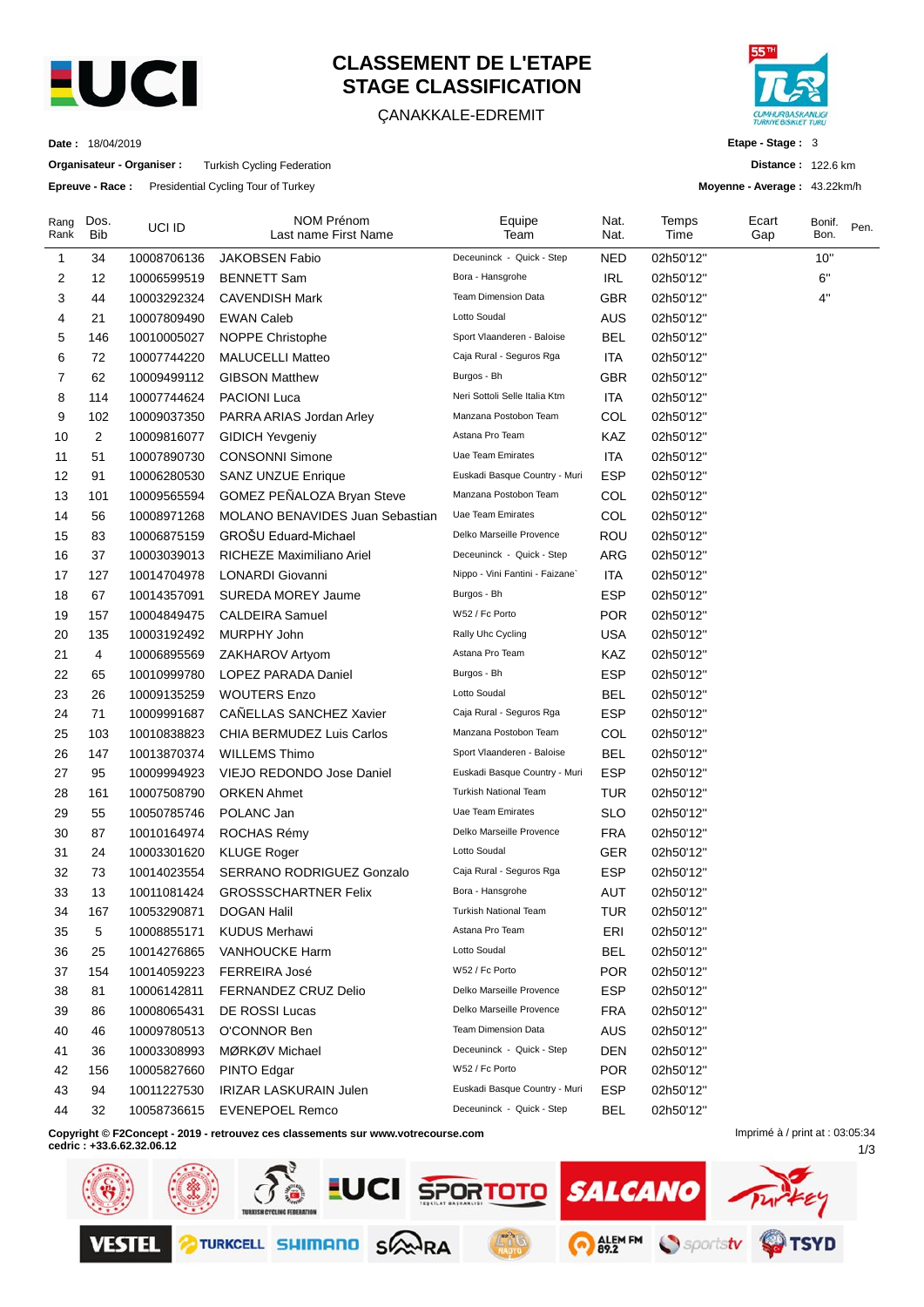| 45 | 116            | 10008653087 | <b>SCHONBERGER Sebastian</b>     | Neri Sottoli Selle Italia Ktm   | AUT        | 02h50'12" |              |
|----|----------------|-------------|----------------------------------|---------------------------------|------------|-----------|--------------|
| 46 | 75             | 10005583948 | ABERASTURI IZAGA Jon             | Caja Rural - Seguros Rga        | <b>ESP</b> | 02h50'12" |              |
| 47 | 145            | 10014887965 | VAN POUCKE Aaron                 | Sport Vlaanderen - Baloise      | BEL        | 02h50'12" |              |
| 48 | 14             | 10003236043 | PFINGSTEN Christoph              | Bora - Hansgrohe                | GER        | 02h50'12" |              |
| 49 | 155            | 10003367092 | <b>MESTRE Ricardo</b>            | W52 / Fc Porto                  | <b>POR</b> | 02h50'12" |              |
| 50 | 15             | 10007062388 | POSTLBERGER Lukas                | Bora - Hansgrohe                | AUT        | 02h50'12" |              |
| 51 | 53             | 10035516027 | MUÑOZ LANCHEROS Cristian Camilo  | Uae Team Emirates               | COL        | 02h50'12" |              |
| 52 | 64             | 10010980279 | <b>MATOS Nuno</b>                | Burgos - Bh                     | <b>POR</b> | 02h50'12" |              |
| 53 | 162            | 10009197301 | <b>BALKAN Onur</b>               | <b>Turkish National Team</b>    | TUR        | 02h50'12" |              |
| 54 | 107            | 10007997228 | MENDOZA CARDONA Omar Alberto     | Manzana Postobon Team           | COL        | 02h50'12" |              |
| 55 | 77             | 10074893377 | SOTO MARTINEZ Nelson             | Caja Rural - Seguros Rga        | COL        | 02h50'12" |              |
| 56 | 43             | 10009145161 | DE BOD Stefan                    | <b>Team Dimension Data</b>      | <b>RSA</b> | 02h50'12" |              |
| 57 | 121            | 10051354511 | LOBATO DEL VALLE Juan Jose       | Nippo - Vini Fantini - Faizane` | <b>ESP</b> | 02h50'12" |              |
| 58 | 33             | 10009230441 | <b>HODEG CHAGUI Alvaro Jose</b>  | Deceuninck - Quick - Step       | COL        | 02h50'12" |              |
| 59 | 31             | 10003072557 | <b>CAPECCHI Eros</b>             | Deceuninck - Quick - Step       | <b>ITA</b> | 02h50'12" |              |
| 60 | 104            | 10009037552 | RESTREPO VALENCIA Jhonatan       | Manzana Postobon Team           | COL        | 02h50'12" |              |
| 61 | 125            | 10007947516 | <b>NAKANE Hideto</b>             | Nippo - Vini Fantini - Faizane` | JPN        | 02h50'12" |              |
| 62 | 164            | 10009267524 | <b>AKDILEK Ahmet</b>             | <b>Turkish National Team</b>    | TUR        | 02h50'12" |              |
| 63 | 105            | 10007528796 | OCHOA CAMARGO Diego Antonio      | Manzana Postobon Team           | COL        | 02h50'12" |              |
| 64 | 143            | 10009009866 | DE VYLDER Lindsay                | Sport Vlaanderen - Baloise      | BEL        | 02h50'12" | 3'           |
| 65 | $\mathbf{1}$   | 10006500701 | <b>FOMINYKH Daniil</b>           | Astana Pro Team                 | KAZ        | 02h50'12" |              |
| 66 | 52             | 10007518692 | <b>CONTI Valerio</b>             | Uae Team Emirates               | <b>ITA</b> | 02h50'12" |              |
| 67 | 153            | 10006878900 | <b>REIS Rafael</b>               | W52 / Fc Porto                  | <b>POR</b> | 02h50'12" |              |
| 68 | 6              | 10007219309 | <b>BIZHIGITOV Zhandos</b>        | Astana Pro Team                 | KAZ        | 02h50'12" |              |
| 69 | 41             | 10008673804 | GIBBONS Ryan                     | <b>Team Dimension Data</b>      | <b>RSA</b> | 02h50'12" |              |
| 70 | 3              | 10009818101 | NATAROV Yuriy                    | Astana Pro Team                 | KAZ        | 02h50'12" |              |
| 71 | 166            | 10006915979 | <b>SAYAR Mustafa</b>             | <b>Turkish National Team</b>    | TUR        | 02h50'12" |              |
| 72 | 117            | 10008653592 | VAN EMPEL Etienne                | Neri Sottoli Selle Italia Ktm   | NED        | 02h50'12" |              |
| 73 | 84             | 10002928370 | <b>MORENO BAZAN Javier</b>       | Delko Marseille Provence        | ESP        | 02h50'12" |              |
| 74 | 63             | 10014208258 | CABEDO CARDA Oscar               | Burgos - Bh                     | <b>ESP</b> | 02h50'12" |              |
| 75 | 115            | 10011972309 | <b>MARENGO Umberto</b>           | Neri Sottoli Selle Italia Ktm   | ITA        | 02h50'12" | $2^{\prime}$ |
| 76 | 152            | 10003251100 | <b>ALARCON GARCIA Raul</b>       | W52 / Fc Porto                  | ESP        | 02h50'12" |              |
| 77 | 82             | 10002926552 | FINETTO Mauro                    | Delko Marseille Provence        | ITA        | 02h50'12" |              |
| 78 | 112            | 10011235008 | FORTUNATO Lorenzo                | Neri Sottoli Selle Italia Ktm   | ITA        | 02h50'12" |              |
| 79 | 85             | 10004505531 | NAVARDAUSKAS Ramunas             | Delko Marseille Provence        | LTU        | 02h50'12" |              |
| 80 | 151            |             | 10002526428 CESAR VELOSO Gustavo | W52 / Fc Porto                  | <b>ESP</b> | 02h50'12" |              |
| 81 | 122            | 10009974715 | CIMA Imerio                      | Nippo - Vini Fantini - Faizane` | ITA        | 02h50'12" |              |
| 82 | 97             | 10042478506 | BERRADE FERNANDEZ Urko           | Euskadi Basque Country - Muri   | <b>ESP</b> | 02h50'12" |              |
| 83 | 57             | 10008692594 | RIABUSHENKO Aleksandr            | Uae Team Emirates               | <b>BLR</b> | 02h50'12" |              |
| 84 | 124            | 10005480985 | YOSHIDA Hayato                   | Nippo - Vini Fantini - Faizane` | <b>JPN</b> | 02h50'12" |              |
| 85 | 123            | 10005480783 | <b>ITO Masakazu</b>              | Nippo - Vini Fantini - Faizane` | JPN        | 02h50'12" |              |
| 86 | 106            | 10010985939 | SIERRA SANCHEZ Yecid Arturo      | Manzana Postobon Team           | COL        | 02h50'12" |              |
| 87 | 131            | 10003127323 | <b>BRITTON Robert</b>            | Rally Uhc Cycling               | CAN        | 02h50'12" |              |
| 88 | 42             | 10009350578 | <b>DAVIES Scott</b>              | Team Dimension Data             | <b>GBR</b> | 02h50'12" |              |
| 89 | 76             | 10074893478 | MOREIRA GUARINO Mauricio         | Caja Rural - Seguros Rga        | URU        | 02h50'12" |              |
| 90 | 141            | 10003246753 | DE KETELE Kenny                  | Sport Vlaanderen - Baloise      | <b>BEL</b> | 02h50'12" |              |
| 91 | 126            | 10008687342 | NISHIMURA Hiroki                 | Nippo - Vini Fantini - Faizane` | JPN        | 02h50'12" |              |
| 92 | 61             | 10008680773 | <b>LANGELLOTTI Victor</b>        | Burgos - Bh                     | <b>MON</b> | 02h50'12" | 1'           |
| 93 | 144            | 10009991182 | <b>GHYS Robbe</b>                | Sport Vlaanderen - Baloise      | BEL        | 02h50'12" |              |
| 94 | $\overline{7}$ | 10004828459 | <b>GRUZDEV Dmitriy</b>           | Astana Pro Team                 | KAZ        | 02h50'12" |              |
| 95 | 11             | 10008662282 | <b>BASKA Erik</b>                | Bora - Hansgrohe                | SVK        | 02h50'12" |              |
| 96 | 136            | 10009794960 | <b>MURPHY Kyle</b>               | Rally Uhc Cycling               | <b>USA</b> | 02h50'12" |              |
| 97 | 16             | 10006670954 | <b>SCHWARZMANN Michael</b>       | Bora - Hansgrohe                | <b>GER</b> | 02h50'12" |              |
| 98 | 17             | 10005506651 | <b>ARCHBOLD Shane</b>            | Bora - Hansgrohe                | <b>NZL</b> | 02h50'12" |              |
|    |                |             |                                  |                                 |            |           |              |

**Copyright © F2Concept - 2019 - retrouvez ces classements sur www.votrecourse.com cedric : +33.6.62.32.06.12**

**SO EUCI SPORTOTO SALCANO** ey: O ALEMEM Sportstv **OTSYD PTURKCELL SHIMANO SARA VESTEL** 

Imprimé à / print at : 03:05:36

2/3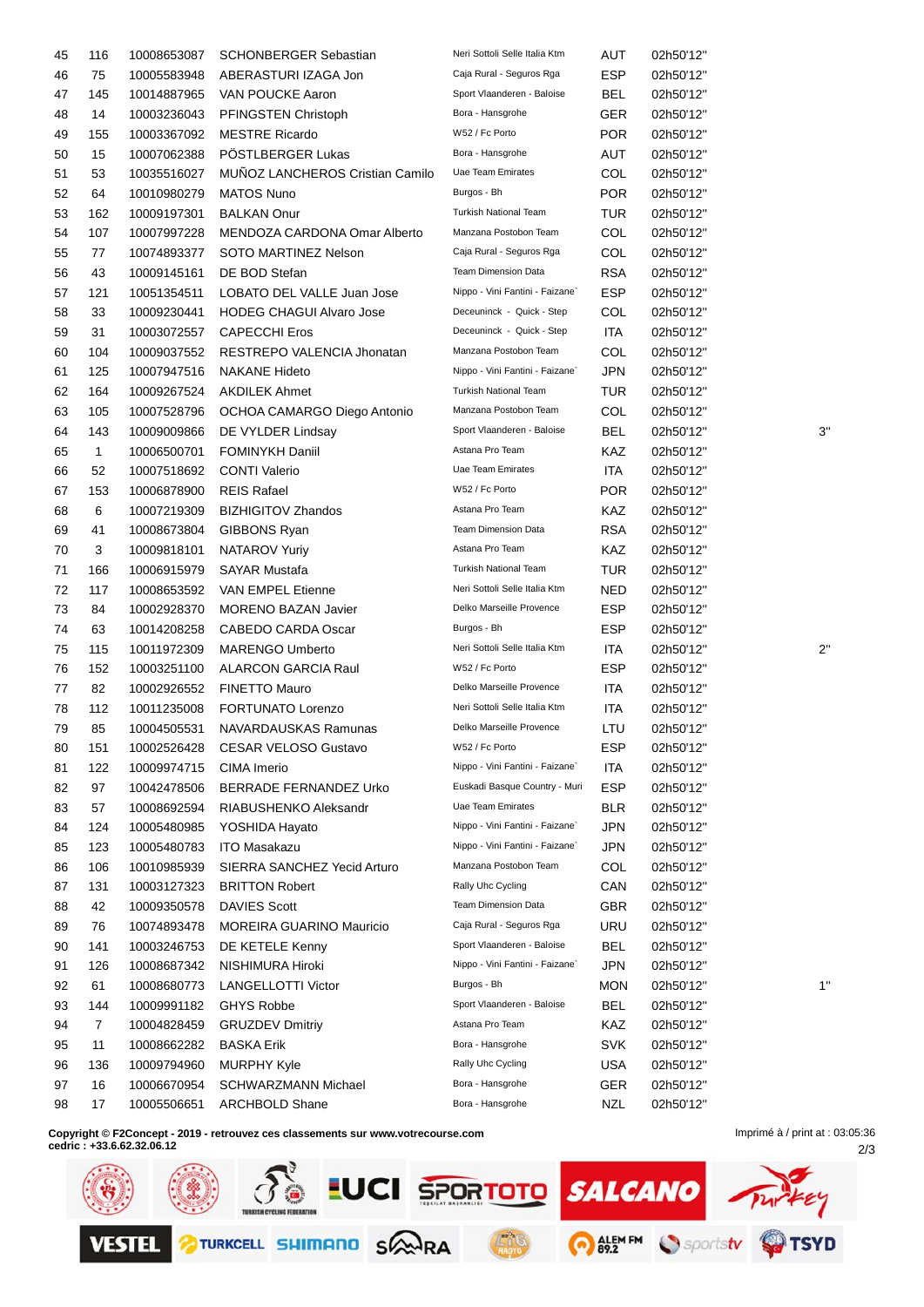| 99  | 92  | 10009804963 | BARRENETXEA URIARTE Ander        | Euskadi Basque Country - Muri | <b>ESP</b> | 02h50'12" |              |
|-----|-----|-------------|----------------------------------|-------------------------------|------------|-----------|--------------|
| 100 | 66  | 10009403526 | ROBREDO CRESPO Alvaro            | Burgos - Bh                   | <b>ESP</b> | 02h50'12" |              |
| 101 | 142 | 10006481196 | DE PAUW Moreno                   | Sport Vlaanderen - Baloise    | <b>BEL</b> | 02h50'12" |              |
| 102 | 165 | 10007593868 | ATALAY Muhammed                  | <b>Turkish National Team</b>  | TUR.       | 02h50'12" |              |
| 103 | 74  | 10019037545 | <b>MORA VEDRI Sebastian</b>      | Caja Rural - Seguros Rga      | <b>ESP</b> | 02h50'12" |              |
| 104 | 96  | 10004839977 | <b>INTXAUSTI ELORRIAGA Beñat</b> | Euskadi Basque Country - Muri | <b>ESP</b> | 02h50'12" |              |
| 105 | 45  | 10002259777 | <b>RENSHAW Mark</b>              | <b>Team Dimension Data</b>    | AUS.       | 02h50'28" | 16"          |
| 106 | 23  | 10010965529 | <b>IVERSEN Rasmus Byriel</b>     | Lotto Soudal                  | <b>DEN</b> | 02h50'28" | $\mathbf{H}$ |
| 107 | 27  | 10007357331 | DE BUYST Jasper                  | Lotto Soudal                  | BEL        | 02h50'28" | $\mathbf{H}$ |
| 108 | 134 | 10007491818 | <b>MAGNER Tyler</b>              | Rally Uhc Cycling             | USA        | 02h50'28" | $\mathbf{H}$ |
| 109 | 113 | 10009974816 | <b>BEVILACQUA Simone</b>         | Neri Sottoli Selle Italia Ktm | <b>ITA</b> | 02h50'33" | 21"          |
| 110 | 47  | 10004508258 | <b>VENTER Jaco</b>               | <b>Team Dimension Data</b>    | <b>RSA</b> | 02h50'41" | 29"          |
| 111 | 35  | 10008198807 | <b>MARTINELLI Davide</b>         | Deceuninck - Quick - Step     | <b>ITA</b> | 02h50'50" | 38"          |
| 112 | 163 | 10008683100 | <b>SAMLI Feritcan</b>            | <b>Turkish National Team</b>  | TUR.       | 02h51'00" | 48"          |
| 113 | 132 | 10076567841 | <b>COTE Pier Andre</b>           | Rally Uhc Cycling             | <b>CAN</b> | 02h51'10" | 58"          |
| 114 | 133 | 10008633889 | <b>HUFFMAN Evan</b>              | Rally Uhc Cycling             | <b>USA</b> | 02h51'10" | $\mathbf{H}$ |
| 115 | 111 | 10006903754 | <b>BERTAZZO Liam</b>             | Neri Sottoli Selle Italia Ktm | ITA        | 02h51'18" | 01'06'       |
| 116 | 137 | 10007600033 | <b>ORONTE Emerson</b>            | Rally Uhc Cycling             | USA        | 02h51'49" | 01'37'       |
| 117 | 93  | 10025143592 | <b>BARTHE Cyril</b>              | Euskadi Basque Country - Muri | <b>FRA</b> | 02h50'12" | 0"           |

Aucun coureur hors-délai / No OTL

**Nombre de partants : 117**

**Aucun non partant - No DN** S

**Aucun abandon - No DNF**

**Copyright © F2Concept - 2019 - retrouvez ces classements sur www.votrecourse.com cedric : +33.6.62.32.06.12**

3/3 Imprimé à / print at : 03:05:37

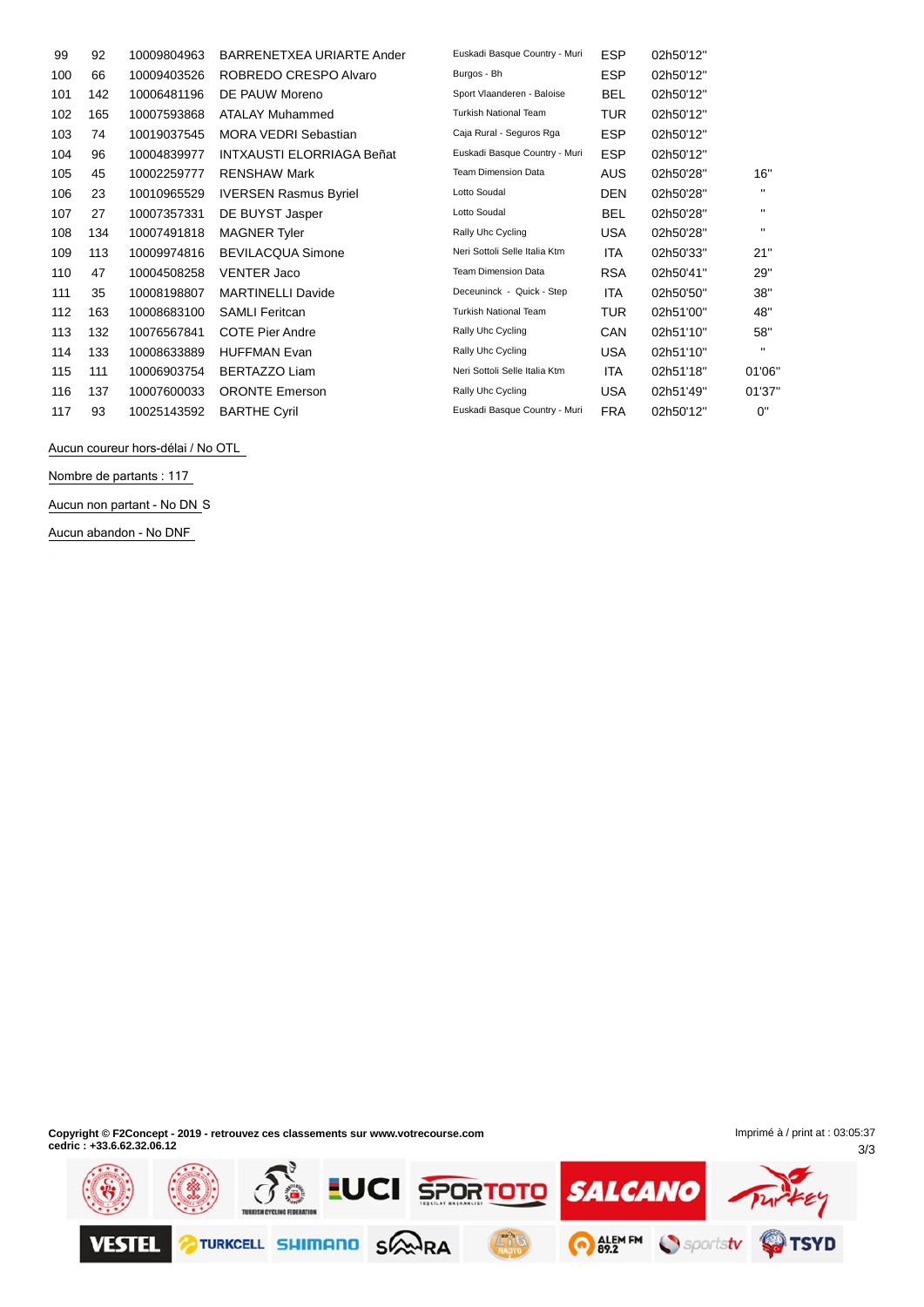

### **CLASSEMENT GENERAL GENERAL CLASSIFICATION**

#### ÇANAKKALE-EDREMIT



**Etape - Stage :** 3

**Distance :** 462.6 km

**Date :** 18/04/2019

**Organisateur - Organiser :** Turkish Cycling Federation

**Epreuve - Race :** Presidential Cycling Tour of Turkey

|                |                    |             |                                           |                                 |              | Moyenne - Average: 41.766km/h |              |
|----------------|--------------------|-------------|-------------------------------------------|---------------------------------|--------------|-------------------------------|--------------|
| Rang<br>Rank   | Dos.<br><b>Bib</b> | UCI ID      | <b>NOM Prénom</b><br>Last name First Name | Equipe<br>Team                  | Nat.<br>Nat. | Temps<br>Time                 | Ecart<br>Gap |
| 1              | 12                 | 10006599519 | <b>BENNETT Sam</b>                        | Bora - Hansgrohe                | IRL          | 11h04'08"                     |              |
| 2              | 13                 | 10011081424 | <b>GROSSSCHARTNER Felix</b>               | Bora - Hansgrohe                | AUT          | 11h04'28"                     | 20"          |
| 3              | 104                | 10009037552 | RESTREPO VALENCIA Jhonatan                | Manzana Postobon Team           | COL          | 11h04'30"                     | 22"          |
| 4              | 55                 | 10050785746 | POLANC Jan                                | <b>Uae Team Emirates</b>        | <b>SLO</b>   | 11h04'34"                     | 26"          |
| 5              | 73                 | 10014023554 | SERRANO RODRIGUEZ Gonzalo                 | Caja Rural - Seguros Rga        | <b>ESP</b>   | 11h04'34"                     | $\mathbf{u}$ |
| 6              | 52                 | 10007518692 | <b>CONTI Valerio</b>                      | Uae Team Emirates               | ITA          | 11h04'34"                     | $\mathbf{u}$ |
| $\overline{7}$ | 82                 | 10002926552 | <b>FINETTO Mauro</b>                      | Delko Marseille Provence        | ITA          | 11h04'34"                     | $\mathbf{H}$ |
| 8              | 156                | 10005827660 | PINTO Edgar                               | W52 / Fc Porto                  | <b>POR</b>   | 11h04'37"                     | 29"          |
| 9              | 146                | 10010005027 | NOPPE Christophe                          | Sport Vlaanderen - Baloise      | <b>BEL</b>   | 11h04'38"                     | 30"          |
| 10             | 5                  | 10008855171 | <b>KUDUS Merhawi</b>                      | Astana Pro Team                 | ERI          | 11h04'38"                     | $\mathbf{H}$ |
| 11             | 116                | 10008653087 | <b>SCHONBERGER Sebastian</b>              | Neri Sottoli Selle Italia Ktm   | AUT          | 11h04'38"                     | $\mathbf{H}$ |
| 12             | 162                | 10009197301 | <b>BALKAN Onur</b>                        | Turkish National Team           | <b>TUR</b>   | 11h04'38"                     | $\mathbf{H}$ |
| 13             | 93                 | 10025143592 | <b>BARTHE Cyril</b>                       | Euskadi Basque Country - Murias | <b>FRA</b>   | 11h04'38"                     | $\mathbf{H}$ |
| 14             | 15                 | 10007062388 | PÖSTLBERGER Lukas                         | Bora - Hansgrohe                | AUT          | 11h04'38"                     | $\mathbf{H}$ |
| 15             | 105                | 10007528796 | OCHOA CAMARGO Diego Antonio               | Manzana Postobon Team           | COL          | 11h04'38"                     | $\mathbf{H}$ |
| 16             | 51                 | 10007890730 | <b>CONSONNI Simone</b>                    | <b>Uae Team Emirates</b>        | <b>ITA</b>   | 11h04'43"                     | 35"          |
| 17             | 32                 | 10058736615 | <b>EVENEPOEL Remco</b>                    | Deceuninck - Quick - Step       | <b>BEL</b>   | 11h04'43"                     | $\mathbf{u}$ |
| 18             | 14                 | 10003236043 | PFINGSTEN Christoph                       | Bora - Hansgrohe                | <b>GER</b>   | 11h04'43"                     | $\mathbf{H}$ |
| 19             | 143                | 10009009866 | DE VYLDER Lindsay                         | Sport Vlaanderen - Baloise      | BEL          | 11h04'46"                     | 38"          |
| 20             | 46                 | 10009780513 | O'CONNOR Ben                              | <b>Team Dimension Data</b>      | <b>AUS</b>   | 11h04'47"                     | 39"          |
| 21             | 112                | 10011235008 | <b>FORTUNATO Lorenzo</b>                  | Neri Sottoli Selle Italia Ktm   | ITA          | 11h04'47"                     | $\mathbf{u}$ |
| 22             | 83                 | 10006875159 | GROŠU Eduard-Michael                      | Delko Marseille Provence        | ROU          | 11h04'48"                     | 40"          |
| 23             | 155                | 10003367092 | <b>MESTRE Ricardo</b>                     | W52 / Fc Porto                  | <b>POR</b>   | 11h04'48"                     | $\mathbf{H}$ |
| 24             | 57                 | 10008692594 | RIABUSHENKO Aleksandr                     | Uae Team Emirates               | <b>BLR</b>   | 11h04'48"                     | $\mathbf{H}$ |
| 25             | 115                | 10011972309 | <b>MARENGO Umberto</b>                    | Neri Sottoli Selle Italia Ktm   | ITA          | 11h04'48"                     | $\mathbf{H}$ |
| 26             | 2                  | 10009816077 | <b>GIDICH Yevgeniy</b>                    | Astana Pro Team                 | KAZ          | 11h04'50"                     | 42"          |
| 27             | 67                 | 10014357091 | <b>SUREDA MOREY Jaume</b>                 | Burgos - Bh                     | <b>ESP</b>   | 11h04'50"                     | $\mathbf{H}$ |
| 28             | 81                 | 10006142811 | FERNANDEZ CRUZ Delio                      | Delko Marseille Provence        | <b>ESP</b>   | 11h04'50"                     | $\mathbf{H}$ |
| 29             | 125                | 10007947516 | <b>NAKANE Hideto</b>                      | Nippo - Vini Fantini - Faizane` | JPN          | 11h04'50"                     | $\mathbf{H}$ |
| 30             | 25                 | 10014276865 | <b>VANHOUCKE Harm</b>                     | Lotto Soudal                    | <b>BEL</b>   | 11h04'50"                     | $\mathbf{H}$ |
| 31             | 3                  | 10009818101 | NATAROV Yuriy                             | Astana Pro Team                 | KAZ          | 11h04'50"                     | $\mathbf{H}$ |
| 32             | 1                  | 10006500701 | <b>FOMINYKH Daniil</b>                    | Astana Pro Team                 | KAZ          | 11h04'50"                     | $\mathbf{H}$ |
| 33             | 53                 | 10035516027 | MUNOZ LANCHEROS Cristian Camilo           | Uae Team Emirates               | COL          | 11h04'50"                     |              |
| 34             | 117                | 10008653592 | VAN EMPEL Etienne                         | Neri Sottoli Selle Italia Ktm   | <b>NED</b>   | 11h04'50"                     | п            |
| 35             | 31                 | 10003072557 | <b>CAPECCHI Eros</b>                      | Deceuninck - Quick - Step       | ITA          | 11h04'50"                     | $\mathbf{H}$ |
| 36             | 106                | 10010985939 | SIERRA SANCHEZ Yecid Arturo               | Manzana Postobon Team           | COL          | 11h04'50"                     | $\mathbf{H}$ |
| 37             | 131                | 10003127323 | <b>BRITTON Robert</b>                     | Rally Uhc Cycling               | CAN          | 11h04'50"                     | $\mathbf{H}$ |
| 38             | 153                | 10006878900 | <b>REIS Rafael</b>                        | W52 / Fc Porto                  | <b>POR</b>   | 11h04'50"                     | $\mathbf{H}$ |
| 39             | 123                | 10005480783 | <b>ITO Masakazu</b>                       | Nippo - Vini Fantini - Faizane` | <b>JPN</b>   | 11h04'50"                     | $\mathbf{H}$ |
| 40             | 152                | 10003251100 | <b>ALARCON GARCIA Raul</b>                | W52 / Fc Porto                  | <b>ESP</b>   | 11h04'50"                     | $\mathbf{H}$ |
| 41             | 136                | 10009794960 | <b>MURPHY Kyle</b>                        | Rally Uhc Cycling               | <b>USA</b>   | 11h04'50"                     | $\mathbf{H}$ |
| 42             | 145                | 10014887965 | VAN POUCKE Aaron                          | Sport Vlaanderen - Baloise      | <b>BEL</b>   | 11h04'59"                     | 51"          |
| 43             | 41                 | 10008673804 | GIBBONS Ryan                              | <b>Team Dimension Data</b>      | <b>RSA</b>   | 11h04'59"                     | $\mathbf{u}$ |
|                |                    |             |                                           |                                 |              |                               |              |

**Copyright © F2Concept - 2019 - retrouvez ces classements sur www.votrecourse.com**

**cedric : +33.6.62.32.06.12**

1/3 Imprimé à / print at : 03:06:04

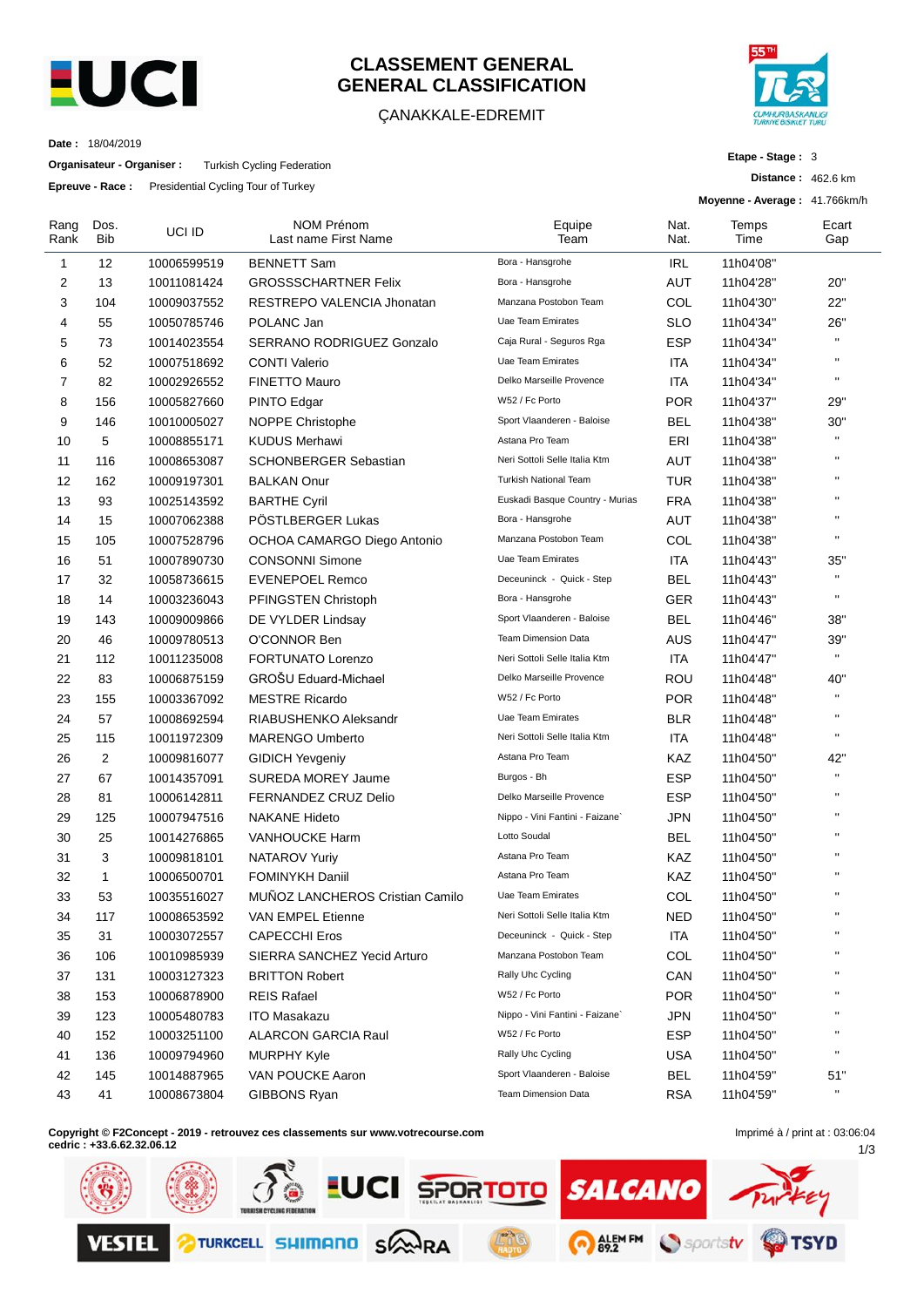| 44 | 121            | 10051354511 | LOBATO DEL VALLE Juan Jose             | Nippo - Vini Fantini - Faizane  | ESP        | 11h04'59" |                        |
|----|----------------|-------------|----------------------------------------|---------------------------------|------------|-----------|------------------------|
| 45 | 166            | 10006915979 | <b>SAYAR Mustafa</b>                   | <b>Turkish National Team</b>    | TUR        | 11h04'59" | $\mathbf{H}$           |
| 46 | 37             | 10003039013 | RICHEZE Maximiliano Ariel              | Deceuninck - Quick - Step       | <b>ARG</b> | 11h05'02" | 54"                    |
| 47 | 21             | 10007809490 | <b>EWAN Caleb</b>                      | Lotto Soudal                    | AUS        | 11h05'04" | 56"                    |
| 48 | 6              | 10007219309 | <b>BIZHIGITOV Zhandos</b>              | Astana Pro Team                 | KAZ        | 11h05'06" | 58"                    |
| 49 | 94             | 10011227530 | <b>IRIZAR LASKURAIN Julen</b>          | Euskadi Basque Country - Murias | <b>ESP</b> | 11h05'08" | 01'00"                 |
| 50 | 91             | 10006280530 | <b>SANZ UNZUE Enrique</b>              | Euskadi Basque Country - Murias | <b>ESP</b> | 11h05'15" | 01'07"                 |
| 51 | 114            | 10007744624 | <b>PACIONI Luca</b>                    | Neri Sottoli Selle Italia Ktm   | ITA        | 11h05'18" | 01'10"                 |
| 52 | 65             | 10010999780 | LOPEZ PARADA Daniel                    | Burgos - Bh                     | <b>ESP</b> | 11h05'18" |                        |
| 53 | 75             | 10005583948 | ABERASTURI IZAGA Jon                   | Caja Rural - Seguros Rga        | <b>ESP</b> | 11h05'18" | $\mathbf{H}$           |
| 54 | 87             | 10010164974 | ROCHAS Rémy                            | Delko Marseille Provence        | <b>FRA</b> | 11h05'18" | $\mathbf{H}$           |
| 55 | 85             | 10004505531 | NAVARDAUSKAS Ramunas                   | Delko Marseille Provence        | LTU        | 11h05'18" | $\mathbf{H}$           |
| 56 | 107            | 10007997228 | MENDOZA CARDONA Omar Alberto           | Manzana Postobon Team           | COL        | 11h05'18" | $\mathbf{H}$           |
| 57 | 97             | 10042478506 | BERRADE FERNANDEZ Urko                 | Euskadi Basque Country - Murias | <b>ESP</b> | 11h05'18" | $\mathbf{H}$           |
| 58 | 63             | 10014208258 | CABEDO CARDA Oscar                     | Burgos - Bh                     | <b>ESP</b> | 11h05'18" | $\mathbf{H}$           |
| 59 | 4              | 10006895569 | ZAKHAROV Artyom                        | Astana Pro Team                 | KAZ        | 11h05'27" | 01'19"                 |
| 60 | 127            | 10014704978 | <b>LONARDI Giovanni</b>                | Nippo - Vini Fantini - Faizane` | <b>ITA</b> | 11h05'31" | 01'23"                 |
| 61 | 84             | 10002928370 | <b>MORENO BAZAN Javier</b>             | Delko Marseille Provence        | <b>ESP</b> | 11h05'33" | 01'25"                 |
| 62 | 124            | 10005480985 | YOSHIDA Hayato                         | Nippo - Vini Fantini - Faizane` | JPN        | 11h05'33" | $\mathbf{H}$           |
| 63 | $\overline{7}$ | 10004828459 | <b>GRUZDEV Dmitriy</b>                 | Astana Pro Team                 | KAZ        | 11h05'33" | $\mathbf{u}$           |
| 64 | 161            | 10007508790 | <b>ORKEN Ahmet</b>                     | <b>Turkish National Team</b>    | TUR        | 11h05'38" | 01'30"                 |
| 65 | 64             | 10010980279 | <b>MATOS Nuno</b>                      | Burgos - Bh                     | <b>POR</b> | 11h05'38" | $\mathbf{H}$           |
|    | 36             |             | MØRKØV Michael                         | Deceuninck - Quick - Step       | DEN        | 11h06'03" | 01'55"                 |
| 66 | 102            | 10003308993 | PARRA ARIAS Jordan Arley               | Manzana Postobon Team           | COL        | 11h06'08" | 02'00"                 |
| 67 |                | 10009037350 |                                        | Sport Vlaanderen - Baloise      | <b>BEL</b> |           | H.                     |
| 68 | 141            | 10003246753 | DE KETELE Kenny                        | Sport Vlaanderen - Baloise      |            | 11h06'08" | $\mathbf{H}$           |
| 69 | 144            | 10009991182 | <b>GHYS Robbe</b>                      | Lotto Soudal                    | <b>BEL</b> | 11h06'08" |                        |
| 70 | 24             | 10003301620 | <b>KLUGE Roger</b>                     |                                 | GER.       | 11h06'10" | 02'02"                 |
| 71 | 157            | 10004849475 | <b>CALDEIRA Samuel</b>                 | W52 / Fc Porto                  | <b>POR</b> | 11h06'12" | 02'04"                 |
| 72 | 43             | 10009145161 | DE BOD Stefan                          | <b>Team Dimension Data</b>      | <b>RSA</b> | 11h06'20" | 02'12"<br>$\mathbf{H}$ |
| 73 | 42             | 10009350578 | <b>DAVIES Scott</b>                    | Team Dimension Data             | <b>GBR</b> | 11h06'20" |                        |
| 74 | 103            | 10010838823 | CHIA BERMUDEZ Luis Carlos              | Manzana Postobon Team           | COL        | 11h06'24" | 02'16"<br>$\mathbf{H}$ |
| 75 | 77             | 10074893377 | SOTO MARTINEZ Nelson                   | Caja Rural - Seguros Rga        | COL        | 11h06'24" |                        |
| 76 | 35             | 10008198807 | <b>MARTINELLI Davide</b>               | Deceuninck - Quick - Step       | ITA        | 11h06'27" | 02'19"                 |
| 77 | 122            | 10009974715 | CIMA Imerio                            | Nippo - Vini Fantini - Faizane` | <b>ITA</b> | 11h06'37" | 02'29"                 |
| 78 | 56             | 10008971268 | <b>MOLANO BENAVIDES Juan Sebastian</b> | <b>Uae Team Emirates</b>        | COL        | 11h06'54" | 02'46"                 |
| 79 | 113            | 10009974816 | BEVILACQUA Simone                      | Neri Sottoli Selle Italia Ktm   | <b>ITA</b> | 11h07'15" | 03'07"                 |
| 80 | 33             | 10009230441 | <b>HODEG CHAGUI Alvaro Jose</b>        | Deceuninck - Quick - Step       | COL        | 11h07'29" | 03'21"                 |
| 81 | 17             | 10005506651 | <b>ARCHBOLD Shane</b>                  | Bora - Hansgrohe                | <b>NZL</b> | 11h07'31" | 03'23"                 |
| 82 | 95             | 10009994923 | VIEJO REDONDO Jose Daniel              | Euskadi Basque Country - Murias | <b>ESP</b> | 11h07'35" | 03'27"                 |
| 83 | 126            | 10008687342 | NISHIMURA Hiroki                       | Nippo - Vini Fantini - Faizane` | <b>JPN</b> | 11h07'35" | $\mathbf{H}$           |
| 84 | 96             | 10004839977 | <b>INTXAUSTI ELORRIAGA Beñat</b>       | Euskadi Basque Country - Murias | <b>ESP</b> | 11h07'35" |                        |
| 85 | 45             | 10002259777 | <b>RENSHAW Mark</b>                    | <b>Team Dimension Data</b>      | <b>AUS</b> | 11h07'55" | 03'47"                 |
| 86 | 34             | 10008706136 | JAKOBSEN Fabio                         | Deceuninck - Quick - Step       | NED        | 11h08'01" | 03'53"                 |
| 87 | 66             | 10009403526 | ROBREDO CRESPO Alvaro                  | Burgos - Bh                     | <b>ESP</b> | 11h08'08" | 04'00"                 |
| 88 | 44             | 10003292324 | <b>CAVENDISH Mark</b>                  | <b>Team Dimension Data</b>      | <b>GBR</b> | 11h08'09" | 04'01"                 |
| 89 | 147            | 10013870374 | <b>WILLEMS Thimo</b>                   | Sport Vlaanderen - Baloise      | <b>BEL</b> | 11h08'10" | 04'02"                 |
| 90 | 151            | 10002526428 | CESAR VELOSO Gustavo                   | W52 / Fc Porto                  | <b>ESP</b> | 11h08'10" | $\mathbf{H}$           |
| 91 | 74             | 10019037545 | <b>MORA VEDRI Sebastian</b>            | Caja Rural - Seguros Rga        | <b>ESP</b> | 11h08'10" |                        |
| 92 | 72             | 10007744220 | <b>MALUCELLI Matteo</b>                | Caja Rural - Seguros Rga        | ITA        | 11h08'13" | 04'05"                 |
| 93 | 71             | 10009991687 | CANELLAS SANCHEZ Xavier                | Caja Rural - Seguros Rga        | <b>ESP</b> | 11h08'13" |                        |
| 94 | 167            | 10053290871 | <b>DOGAN Halil</b>                     | <b>Turkish National Team</b>    | TUR        | 11h08'13" | $\mathbf{H}$           |
| 95 | 86             | 10008065431 | DE ROSSI Lucas                         | Delko Marseille Provence        | <b>FRA</b> | 11h08'13" |                        |
| 96 | 16             | 10006670954 | <b>SCHWARZMANN Michael</b>             | Bora - Hansgrohe                | <b>GER</b> | 11h08'13" | $\mathbf{H}$           |
| 97 | 76             | 10074893478 | MOREIRA GUARINO Mauricio               | Caja Rural - Seguros Rga        | URU        | 11h08'13" |                        |
|    |                |             |                                        |                                 |            |           |                        |

**Copyright © F2Concept - 2019 - retrouvez ces classements sur www.votrecourse.com**

**cedric : +33.6.62.32.06.12**

2/3 Imprimé à / print at : 03:06:04

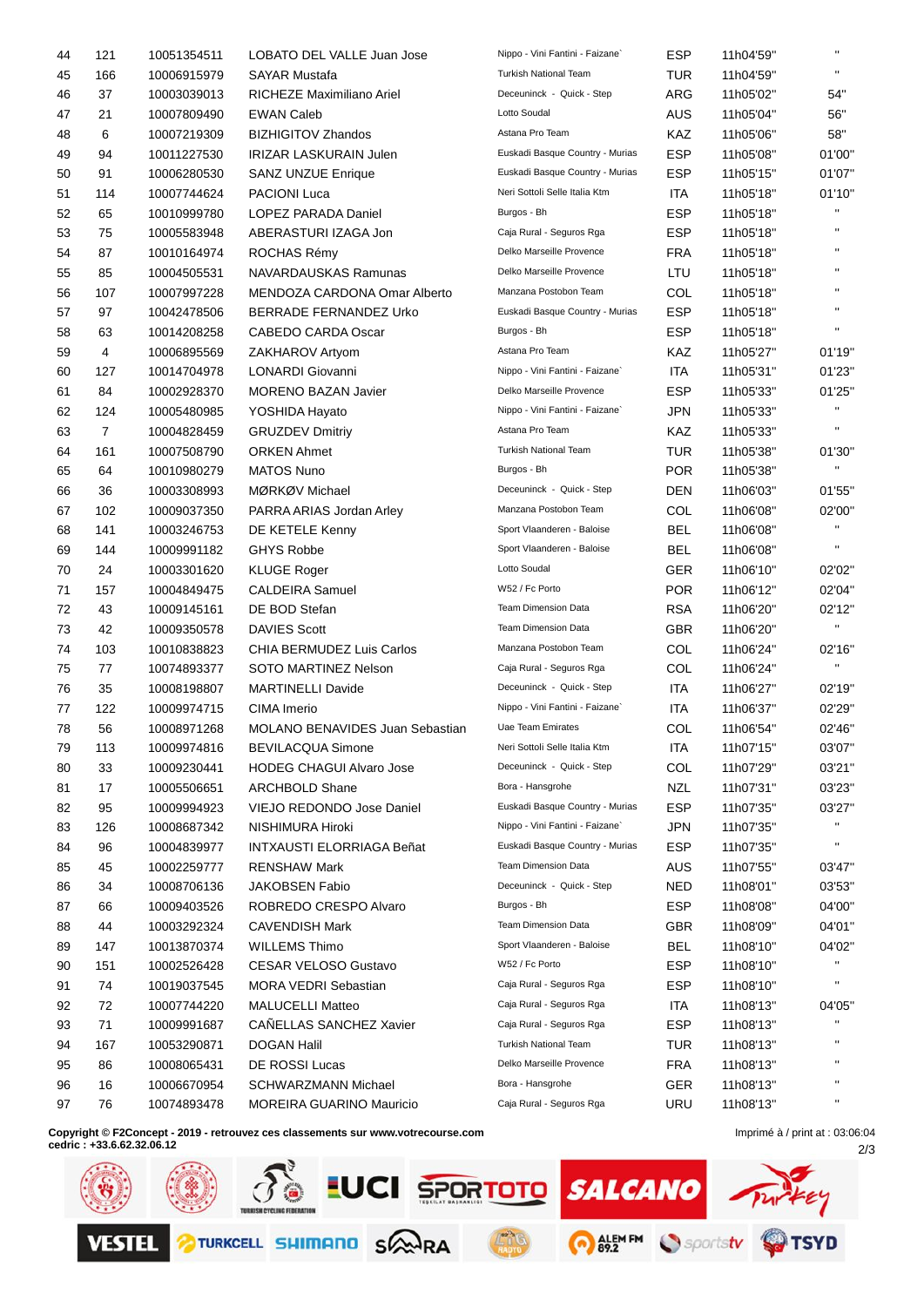| 98  | 61  | 10008680773 | <b>LANGELLOTTI Victor</b>    | Burgos - Bh                     | <b>MON</b> | 11h08'16" | 04'08"       |
|-----|-----|-------------|------------------------------|---------------------------------|------------|-----------|--------------|
| 99  | 164 | 10009267524 | <b>AKDILEK Ahmet</b>         | <b>Turkish National Team</b>    | TUR        | 11h08'17" | 04'09"       |
| 100 | 142 | 10006481196 | DE PAUW Moreno               | Sport Vlaanderen - Baloise      | <b>BEL</b> | 11h08'17" | п.           |
| 101 | 92  | 10009804963 | BARRENETXEA URIARTE Ander    | Euskadi Basque Country - Murias | <b>ESP</b> | 11h08'17" | $\mathbf{H}$ |
| 102 | 154 | 10014059223 | FERREIRA José                | W52 / Fc Porto                  | <b>POR</b> | 11h08'23" | 04'15"       |
| 103 | 26  | 10009135259 | <b>WOUTERS Enzo</b>          | Lotto Soudal                    | <b>BEL</b> | 11h08'28" | 04'20"       |
| 104 | 62  | 10009499112 | <b>GIBSON Matthew</b>        | Burgos - Bh                     | <b>GBR</b> | 11h08'38" | 04'30"       |
| 105 | 23  | 10010965529 | <b>IVERSEN Rasmus Byriel</b> | Lotto Soudal                    | <b>DEN</b> | 11h08'50" | 04'42"       |
| 106 | 11  | 10008662282 | <b>BASKA Erik</b>            | Bora - Hansgrohe                | <b>SVK</b> | 11h08'51" | 04'43"       |
| 107 | 165 | 10007593868 | <b>ATALAY Muhammed</b>       | <b>Turkish National Team</b>    | <b>TUR</b> | 11h10'09" | 06'01"       |
| 108 | 101 | 10009565594 | GOMEZ PEÑALOZA Bryan Steve   | Manzana Postobon Team           | <b>COL</b> | 11h10'11" | 06'03"       |
| 109 | 135 | 10003192492 | MURPHY John                  | Rally Uhc Cycling               | <b>USA</b> | 11h10'11" | п.           |
| 110 | 134 | 10007491818 | <b>MAGNER Tyler</b>          | Rally Uhc Cycling               | <b>USA</b> | 11h10'27" | 06'19"       |
| 111 | 132 | 10076567841 | <b>COTE Pier Andre</b>       | Rally Uhc Cycling               | CAN        | 11h11'09" | 07'01"       |
| 112 | 27  | 10007357331 | DE BUYST Jasper              | Lotto Soudal                    | <b>BEL</b> | 11h11'14" | 07'06"       |
| 113 | 111 | 10006903754 | <b>BERTAZZO Liam</b>         | Neri Sottoli Selle Italia Ktm   | ITA        | 11h11'56" | 07'48"       |
| 114 | 47  | 10004508258 | <b>VENTER Jaco</b>           | <b>Team Dimension Data</b>      | <b>RSA</b> | 11h11'56" | $\mathbf{H}$ |
| 115 | 137 | 10007600033 | <b>ORONTE Emerson</b>        | Rally Uhc Cycling               | USA        | 11h12'22" | 08'14"       |
| 116 | 163 | 10008683100 | <b>SAMLI Feritcan</b>        | <b>Turkish National Team</b>    | TUR        | 11h13'18" | 09'10"       |
| 117 | 133 | 10008633889 | <b>HUFFMAN Evan</b>          | Rally Uhc Cycling               | <b>USA</b> | 11h14'28" | 10'20"       |

**Copyright © F2Concept - 2019 - retrouvez ces classements sur www.votrecourse.com cedric : +33.6.62.32.06.12**

3/3 Imprimé à / print at : 03:06:04

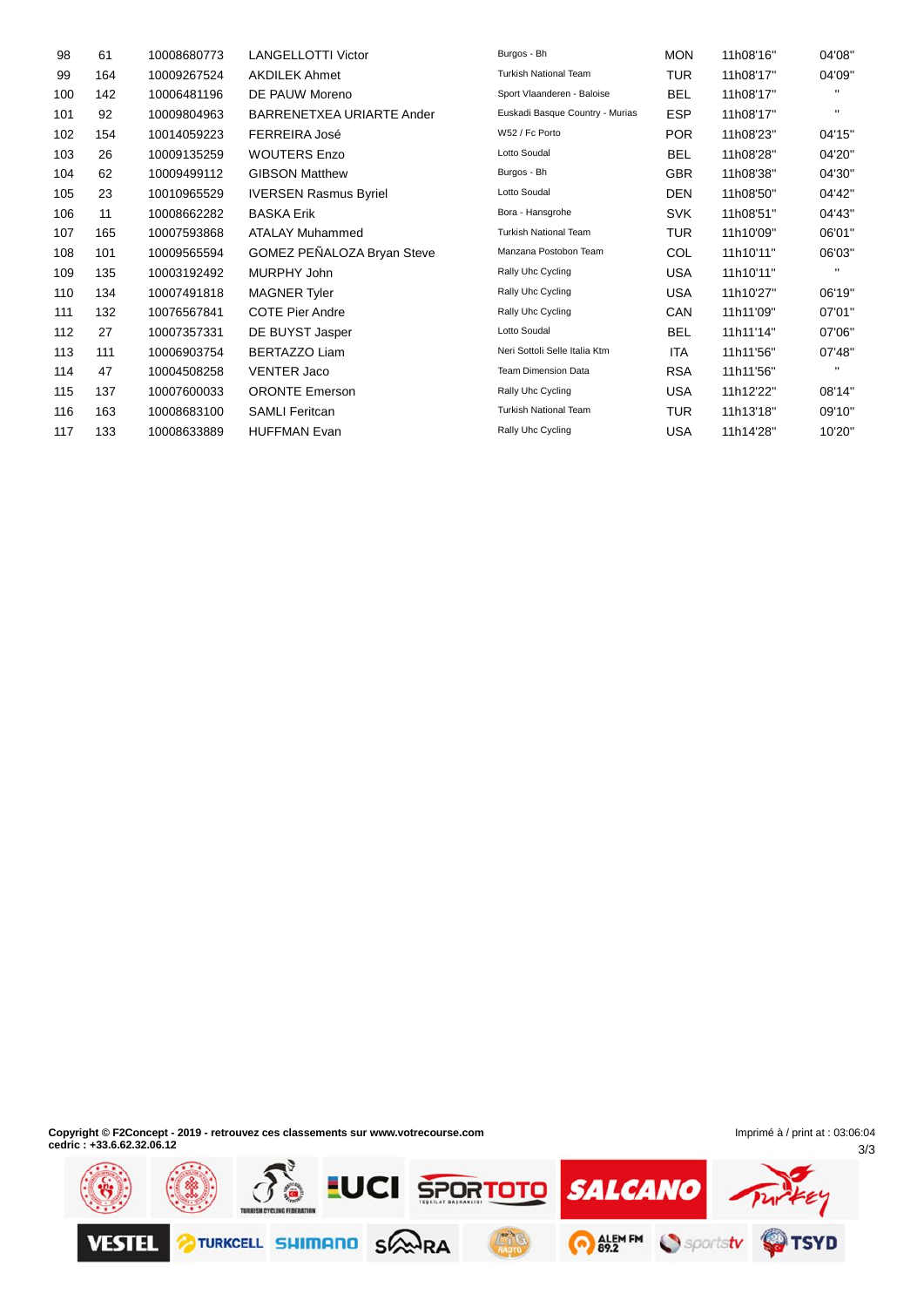

#### ÇANAKKALE-EDREMIT **CLASSEMENT PAR POINTS POINTS CLASSIFICATION**



**Date :** 18/04/2019

#### **Organisateur - Organiser :** Turkish Cycling Federation

**Epreuve - Race :** Presidential Cycling Tour of Turkey

| Rg          | Dos. | Nom Prénom                            | Nat.       | Equipe     | Pts            | Bon. | Rg<br><b>Rk</b> | Dos.<br>Bib.   | Nom Prénom<br>Last name First name                     | UCI ID                     | Equipe<br>Team    | Pts            |
|-------------|------|---------------------------------------|------------|------------|----------------|------|-----------------|----------------|--------------------------------------------------------|----------------------------|-------------------|----------------|
|             |      | km 42.8 - Sprint Prime                |            |            |                |      | $\mathbf{1}$    | 12             | <b>BENNETT Sam</b>                                     | 10006599519                | <b>BOH</b>        | 44             |
|             |      |                                       |            |            |                |      | 2               | 34             | <b>JAKOBSEN Fabio</b>                                  | 10008706136                | <b>DQT</b>        | 29             |
| $\mathbf 1$ | 143  | DE VYLDER Lindsay                     | <b>BEL</b> | <b>SVB</b> | 5              | 3"   | 3               | 21             | <b>EWAN Caleb</b>                                      | 10007809490                | <b>LTS</b>        | 25             |
| 2           | 115  | <b>MARENGO Umberto</b>                | <b>ITA</b> | <b>NSK</b> | 3              | 2"   | 4               | 146            | <b>NOPPE Christophe</b>                                | 10010005027                | <b>SVB</b>        | 23             |
|             |      |                                       |            |            |                |      | 5               | 114            | <b>PACIONI Luca</b>                                    | 10007744624                | <b>NSK</b>        | 18             |
| 3           | 61   | <b>LANGELLOTTI Victor</b>             | <b>MON</b> | <b>BBH</b> | $\mathbf{1}$   | 1"   | 6               | 51             | <b>CONSONNI Simone</b>                                 | 10007890730                | <b>UAD</b>        | 16             |
|             |      |                                       |            |            |                |      | $\overline{7}$  | 13             | <b>GROSSSCHARTNER Felix</b>                            | 10011081424                | <b>BOH</b>        | 14             |
| Arrivée     |      |                                       |            |            |                |      | 8               | 104            | RESTREPO VALENCIA Jhonatan                             | 10009037552                | <b>MZN</b>        | 13             |
|             |      |                                       |            |            |                |      | 9               | 83             | GROŠU Eduard-Michael                                   | 10006875159                | <b>DMP</b>        | 13             |
| -1          | 34   | <b>JAKOBSEN Fabio</b>                 | <b>NED</b> | <b>DQT</b> | 15             | 10"  | 10              | 44             | <b>CAVENDISH Mark</b>                                  | 10003292324                | <b>TDD</b>        | 13             |
|             |      |                                       |            |            |                |      | 11              | 72             | <b>MALUCELLI Matteo</b>                                | 10007744220                | CJR               | 13             |
| 2           | 12   | <b>BENNETT Sam</b>                    | <b>IRL</b> | <b>BOH</b> | 14             | 6"   | 12              | 73             | SERRANO RODRIGUEZ Gonzalo                              | 10014023554                | <b>CJR</b>        | 12             |
| 3           | 44   | <b>CAVENDISH Mark</b>                 | <b>GBR</b> | <b>TDD</b> | 13             | 4"   | 13              | 55             | POLANC Jan                                             | 10050785746                | <b>UAD</b>        | 11             |
| 4           | 21   | <b>EWAN Caleb</b>                     | <b>AUS</b> | <b>LTS</b> | 12             |      | 14              | 82             | <b>FINETTO Mauro</b>                                   | 10002926552                | <b>DMP</b>        | 1 <sub>0</sub> |
|             |      |                                       |            |            |                |      | 15              | $\overline{2}$ | <b>GIDICH Yevgeniy</b>                                 | 10009816077                | <b>AST</b>        | 1 <sub>0</sub> |
| 5           | 146  | <b>NOPPE Christophe</b>               | <b>BEL</b> | <b>SVB</b> | 11             |      | 16              | 52             | <b>CONTI Valerio</b>                                   | 10007518692                | <b>UAD</b>        |                |
| 6           | 72   | <b>MALUCELLI Matteo</b>               | <b>ITA</b> | <b>CJR</b> | 10             |      | 17              | 102            | PARRA ARIAS Jordan Arley                               | 10009037350                | <b>MZN</b>        |                |
|             |      |                                       |            |            |                |      | 18              | 122            | CIMA Imerio                                            | 10009974715                | <b>NIP</b>        |                |
| 7           | 62   | <b>GIBSON Matthew</b>                 | <b>GBR</b> | <b>BBH</b> | 9              |      | 19              | 62             | <b>GIBSON Matthew</b>                                  | 10009499112                | <b>BBH</b>        |                |
| 8           | 114  | <b>PACIONI Luca</b>                   | <b>ITA</b> | <b>NSK</b> | 8              |      | 20              | 156            | PINTO Edgar                                            | 10005827660                | W <sub>52</sub>   |                |
| 9           | 102  | PARRA ARIAS Jordan Arley              | COL        | <b>MZN</b> | $\overline{7}$ |      | 21              | 116            | <b>SCHONBERGER Sebastian</b>                           | 10008653087                | <b>NSK</b>        |                |
|             |      |                                       |            |            |                |      | 22              | 127            | <b>LONARDI Giovanni</b>                                | 10014704978                | <b>NIP</b>        |                |
| 10          | 2    | <b>GIDICH Yevgeniy</b>                | <b>KAZ</b> | <b>AST</b> | 6              |      | 23              | 56             | MOLANO BENAVIDES Juan Sebastian                        | 10008971268                | <b>UAD</b>        |                |
| 11          | 51   | <b>CONSONNI Simone</b>                | <b>ITA</b> | <b>UAD</b> | 5              |      | 24              | 143            | DE VYLDER Lindsay                                      | 10009009866                | <b>SVB</b>        |                |
| 12          | 91   | SANZ UNZUE Enrique                    | <b>ESP</b> | <b>EUS</b> | 4              |      | 25<br>26        | 93<br>33       | <b>BARTHE Cyril</b><br><b>HODEG CHAGUI Alvaro Jose</b> | 10025143592                | EUS<br><b>DQT</b> |                |
|             |      |                                       |            |            |                |      | 27              | 112            | <b>FORTUNATO Lorenzo</b>                               | 10009230441<br>10011235008 | <b>NSK</b>        |                |
| 13          | 101  | GOMEZ PEÑALOZA Bryan Steve            | COL        | <b>MZN</b> | 3              |      | 28              |                | <b>WILLEMS Thimo</b>                                   |                            | <b>SVB</b>        |                |
| 14          | 56   | <b>MOLANO BENAVIDES Juan Sebastia</b> | COL        | <b>UAD</b> | $\overline{2}$ |      | 29              | 147<br>5       | <b>KUDUS Merhawi</b>                                   | 10013870374<br>10008855171 | <b>AST</b>        |                |
|             |      | GROŠU Eduard-Michael                  | ROU        | <b>DMP</b> | 1              |      | 30              | 91             | <b>SANZ UNZUE Enrique</b>                              | 10006280530                | EUS               |                |
| 15          | 83   |                                       |            |            |                |      |                 |                |                                                        |                            |                   |                |

# **Etape - Stage :** 3

#### **Classement de l'étape - Stage classification Classement général - General classification**

| Nat.       | Equipe     | Pts            | Bon. | Rg<br>Rk       | Dos.<br>Bib.   | Nom Prénom<br>Last name First name | UCI ID      | Equipe<br>Team | Pts              |
|------------|------------|----------------|------|----------------|----------------|------------------------------------|-------------|----------------|------------------|
|            |            |                |      | $\mathbf{1}$   | 12             | <b>BENNETT Sam</b>                 | 10006599519 | <b>BOH</b>     | 44               |
|            |            |                |      | $\overline{2}$ | 34             | <b>JAKOBSEN Fabio</b>              | 10008706136 | <b>DQT</b>     | 29               |
| BEL        | <b>SVB</b> | 5              | 3"   | 3              | 21             | <b>EWAN Caleb</b>                  | 10007809490 | <b>LTS</b>     | 25               |
|            | <b>NSK</b> |                | 2"   | 4              | 146            | NOPPE Christophe                   | 10010005027 | <b>SVB</b>     | 23               |
| ITA        |            | 3              |      | 5              | 114            | <b>PACIONI Luca</b>                | 10007744624 | <b>NSK</b>     | 18               |
| <b>MON</b> | <b>BBH</b> | 1              | 1"   | 6              | 51             | <b>CONSONNI Simone</b>             | 10007890730 | <b>UAD</b>     | 16               |
|            |            |                |      | $\overline{7}$ | 13             | <b>GROSSSCHARTNER Felix</b>        | 10011081424 | <b>BOH</b>     | 14               |
|            |            |                |      | 8              | 104            | RESTREPO VALENCIA Jhonatan         | 10009037552 | <b>MZN</b>     | 13               |
|            |            |                |      | 9              | 83             | GROŠU Eduard-Michael               | 10006875159 | <b>DMP</b>     | 13               |
| NED        | <b>DQT</b> | 15             | 10"  | 10             | 44             | <b>CAVENDISH Mark</b>              | 10003292324 | <b>TDD</b>     | 13               |
|            |            |                |      | 11             | 72             | <b>MALUCELLI Matteo</b>            | 10007744220 | <b>CJR</b>     | 13               |
| <b>IRL</b> | <b>BOH</b> | 14             | 6"   | 12             | 73             | SERRANO RODRIGUEZ Gonzalo          | 10014023554 | <b>CJR</b>     | 12               |
| GBR        | <b>TDD</b> | 13             | 4"   | 13             | 55             | POLANC Jan                         | 10050785746 | <b>UAD</b>     | 11               |
|            |            |                |      | 14             | 82             | <b>FINETTO Mauro</b>               | 10002926552 | <b>DMP</b>     | 10               |
| AUS        | <b>LTS</b> | 12             |      | 15             | $\overline{2}$ | <b>GIDICH Yevgeniy</b>             | 10009816077 | AST            | 10               |
| BEL        | <b>SVB</b> | 11             |      | 16             | 52             | <b>CONTI Valerio</b>               | 10007518692 | <b>UAD</b>     | 9                |
| ITA        | CJR        | 10             |      | 17             | 102            | PARRA ARIAS Jordan Arley           | 10009037350 | <b>MZN</b>     | 9                |
|            |            |                |      | 18             | 122            | CIMA Imerio                        | 10009974715 | <b>NIP</b>     | 9                |
| GBR        | <b>BBH</b> | 9              |      | 19             | 62             | <b>GIBSON Matthew</b>              | 10009499112 | <b>BBH</b>     | $\boldsymbol{9}$ |
| <b>ITA</b> | <b>NSK</b> | 8              |      | 20             | 156            | PINTO Edgar                        | 10005827660 | W52            | 8                |
|            |            |                |      | 21             | 116            | SCHONBERGER Sebastian              | 10008653087 | <b>NSK</b>     | 7                |
| COL        | <b>MZN</b> | 7              |      | 22             | 127            | <b>LONARDI Giovanni</b>            | 10014704978 | <b>NIP</b>     | $\overline{7}$   |
| KAZ        | <b>AST</b> | 6              |      | 23             | 56             | MOLANO BENAVIDES Juan Sebastian    | 10008971268 | <b>UAD</b>     | $\overline{7}$   |
| <b>ITA</b> | <b>UAD</b> | 5              |      | 24             | 143            | DE VYLDER Lindsay                  | 10009009866 | <b>SVB</b>     | 6                |
|            |            |                |      | 25             | 93             | <b>BARTHE Cyril</b>                | 10025143592 | <b>EUS</b>     | 6                |
| ESP        | <b>EUS</b> | $\overline{4}$ |      | 26             | 33             | <b>HODEG CHAGUI Alvaro Jose</b>    | 10009230441 | <b>DQT</b>     | 6                |
| COL        | <b>MZN</b> | 3              |      | 27             | 112            | FORTUNATO Lorenzo                  | 10011235008 | <b>NSK</b>     | 5                |
|            |            |                |      | 28             | 147            | <b>WILLEMS Thimo</b>               | 10013870374 | <b>SVB</b>     | 5                |
| COL        | <b>UAD</b> | $\overline{2}$ |      | 29             | 5              | <b>KUDUS Merhawi</b>               | 10008855171 | AST            | 5                |
| ₹Ου        | <b>DMP</b> | 1              |      | 30             | 91             | SANZ UNZUE Enrique                 | 10006280530 | <b>EUS</b>     | 4                |
|            |            |                |      | 31             | 105            | OCHOA CAMARGO Diego Antonio        | 10007528796 | <b>MZN</b>     | 3                |
|            |            |                |      | 32             | 155            | <b>MESTRE Ricardo</b>              | 10003367092 | W52            | 3                |
|            |            |                |      | 33             | 115            | <b>MARENGO Umberto</b>             | 10011972309 | <b>NSK</b>     | 3                |
|            |            |                |      | 34             | 66             | ROBREDO CRESPO Alvaro              | 10009403526 | <b>BBH</b>     | 3                |
|            |            |                |      | 35             | 101            | GOMEZ PEÑALOZA Bryan Steve         | 10009565594 | <b>MZN</b>     | 3                |
|            |            |                |      | 36             | 162            | <b>BALKAN Onur</b>                 | 10009197301 | <b>TUR</b>     | $\overline{2}$   |
|            |            |                |      | 37             | 15             | PÖSTLBERGER Lukas                  | 10007062388 | <b>BOH</b>     | $\mathbf{1}$     |
|            |            |                |      | 38             | 75             | ABERASTURI IZAGA Jon               | 10005583948 | CJR            | 1                |
|            |            |                |      | 39             | 61             | <b>LANGELLOTTI Victor</b>          | 10008680773 | <b>BBH</b>     | 1                |
|            |            |                |      | 40             | 111            | <b>BERTAZZO Liam</b>               | 10006903754 | <b>NSK</b>     | $\mathbf{1}$     |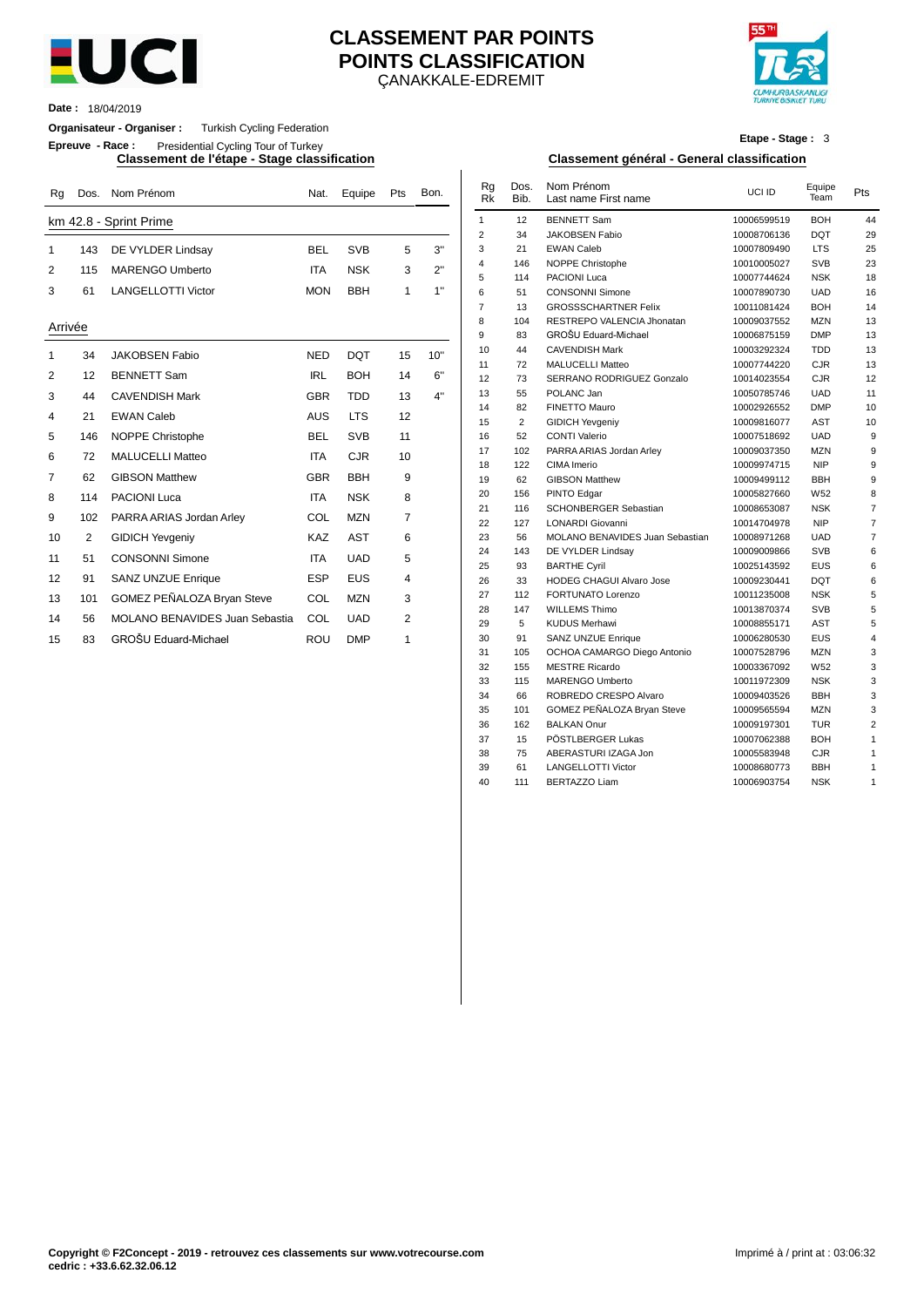

# **MEILLEUR GRIMPEUR MOUNTAIN CLASSIFICATION**

ÇANAKKALE-EDREMIT



18/04/2019 **Date :**

#### **Organisateur - Organiser :** Turkish Cycling Federation

**Epreuve - Race:** Presidential Cycling Tour of Turkey

**Classement de l'étape - Stage classification Classement général - General classification**

| Rq<br>Rk | <b>Bib</b> | Dos. Nom Prénom<br>Last name First name | Nat.       | Equipe<br>Team | <b>Pts</b> | Bon. | Ra<br>Rk |     | Dos. Nom Prénom<br>Bib Last name Firs |
|----------|------------|-----------------------------------------|------------|----------------|------------|------|----------|-----|---------------------------------------|
|          |            | km 76.8 - Mountain 3                    |            |                |            |      |          | 147 | <b>WILLEMS Thire</b>                  |
|          | 115        | <b>MARENGO Umberto</b>                  | <b>ITA</b> | <b>NSK</b>     | 3          |      |          | 143 | DE VYLDER L                           |
|          | 143        | DE VYLDER Lindsay                       | <b>BEL</b> | <b>SVB</b>     | 2          |      | 3        | 86  | DE ROSSI Lu                           |
|          | 61         | <b>LANGELLOTTI Victor</b>               | <b>MON</b> | <b>BBH</b>     |            |      | 4        | 52  | <b>CONTI Valerio</b>                  |
|          |            |                                         |            |                |            |      |          |     | 115 MARENGO U                         |

**Etape - Stage :** 3

| Nom Prénom<br>Last name First name | Nat.       | Equipe<br>Team | Pts | Bon. | Ra<br>Rk | Dos.<br><b>Bib</b> | Nom Prénom<br>Last name First name | UCI ID      | Equipe<br>Team  | Pts |
|------------------------------------|------------|----------------|-----|------|----------|--------------------|------------------------------------|-------------|-----------------|-----|
| lountain 3                         |            |                |     |      |          | 147                | <b>WILLEMS Thimo</b>               | 10013870374 | <b>SVB</b>      | 8   |
| MARENGO Umberto                    | <b>ITA</b> | <b>NSK</b>     | 3   |      | 2        | 143                | DE VYLDER Lindsay                  | 10009009866 | <b>SVB</b>      | 5   |
| DE VYLDER Lindsay                  | <b>BEL</b> | <b>SVB</b>     | 2   |      | 3        | 86                 | <b>DE ROSSI Lucas</b>              | 10008065431 | <b>DMP</b>      | 5   |
| LANGELLOTTI Victor                 | <b>MON</b> | <b>BBH</b>     | 1   |      | 4        | 52                 | <b>CONTI Valerio</b>               | 10007518692 | <b>UAD</b>      | 3   |
|                                    |            |                |     |      | 5        | 115                | <b>MARENGO Umberto</b>             | 10011972309 | <b>NSK</b>      | 3   |
|                                    |            |                |     |      | 6        | 155                | <b>MESTRE Ricardo</b>              | 10003367092 | W <sub>52</sub> | 2   |
|                                    |            |                |     |      | 7        | 145                | VAN POUCKE Aaron                   | 10014887965 | <b>SVB</b>      | 2   |
|                                    |            |                |     |      | 8        | 167                | <b>DOGAN Halil</b>                 | 10053290871 | TUR             | 2   |
|                                    |            |                |     |      | 9        | 76                 | <b>MOREIRA GUARINO Mauricio</b>    | 10074893478 | <b>CJR</b>      | 2   |
|                                    |            |                |     |      | 10       | 137                | <b>ORONTE Emerson</b>              | 10007600033 | <b>RLY</b>      | 2   |
|                                    |            |                |     |      | 11       | 61                 | <b>LANGELLOTTI Victor</b>          | 10008680773 | <b>BBH</b>      | 1   |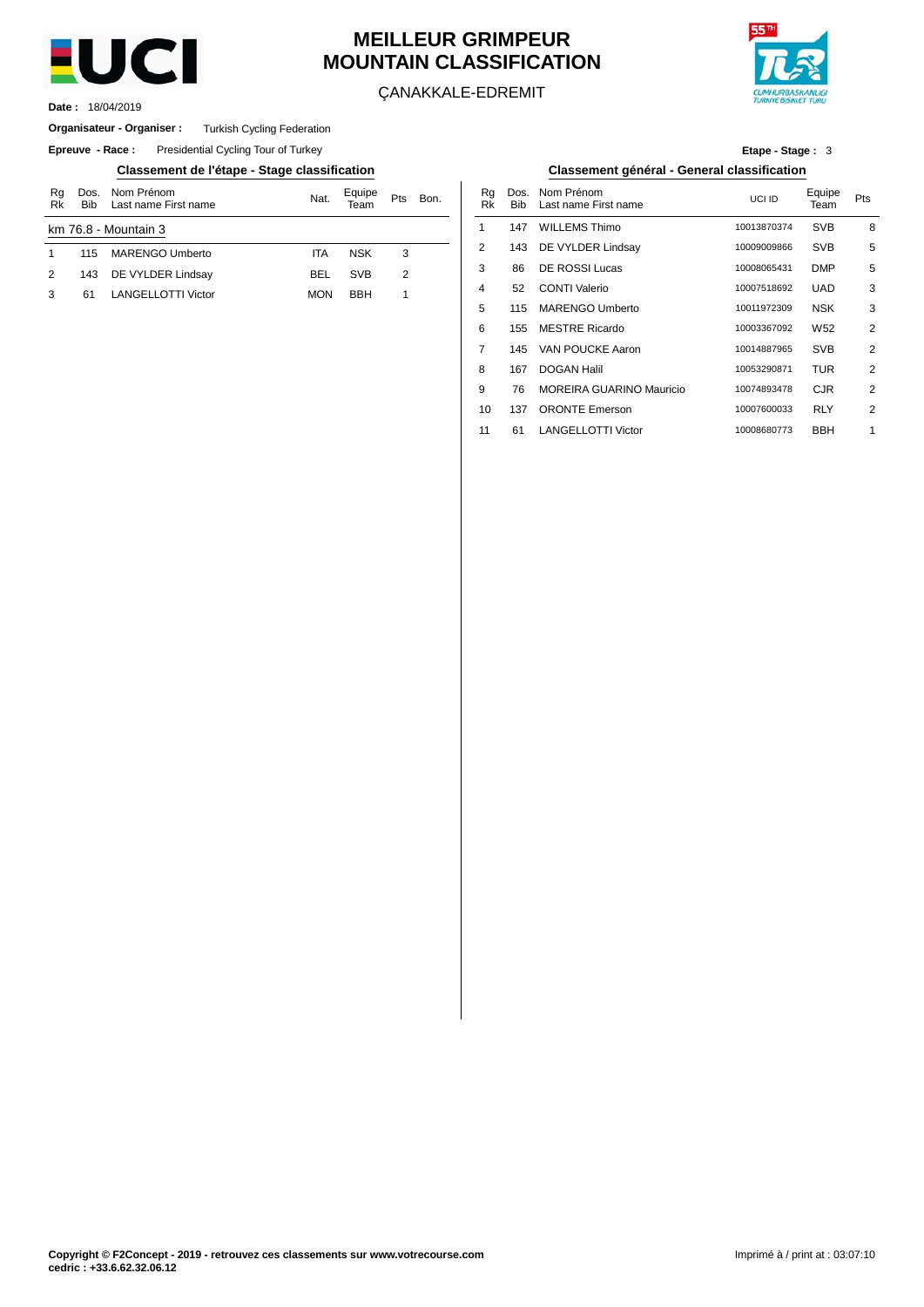

# **Classement Beauties of Turkey**

ÇANAKKALE-EDREMIT

137 ORONTE Emerson

5



**Etape - Stage :** 3

5

RLY

5

1

18/04/2019 **Date :**

#### **Organisateur - Organiser :** Turkish Cycling Federation

**Epreuve - Race:** Presidential Cycling Tour of Turkey

#### **Classement de l'étape - Stage classification Classement général - General classification**

| Rq<br>Rk | Dos.<br><b>Bib</b> | Nom Prénom<br>Last name First name | Nat. | Equipe<br>Team | Pts | Bon. | Ra<br>Rk | Dos.<br>Bib | Nom Prénom<br>Last name First name | N° licence UCI<br>UCI Code | Equipe<br>Team | Pts |
|----------|--------------------|------------------------------------|------|----------------|-----|------|----------|-------------|------------------------------------|----------------------------|----------------|-----|
|          |                    | km 20.9 - Beauties of Turkey       |      |                |     |      |          | 163         | SAMLI Feritcan                     |                            | TUR            |     |
|          | 161                | <b>ORKEN Ahmet</b>                 | TUR  | TUR            | 5   | 0    |          | 143         | DE VYLDER Lindsay                  |                            | <b>SVB</b>     |     |
| 2        | 163                | SAMLI Feritcan                     | TUR  | TUR            | 3   | 0    |          | 161         | <b>ORKEN Ahmet</b>                 |                            | TUR            |     |
| 3        | 143                | DE VYLDER Lindsay                  | BEL  | <b>SVB</b>     |     | 0    | 4        | 16          | <b>SCHWARZMANN Michael</b>         |                            | <b>BOH</b>     |     |
|          |                    |                                    |      |                |     |      | Е        | 127         | <b>ODONITE Emergen</b>             |                            | <b>DIV</b>     |     |

| Classement général - General classification |          |  |                                             |                                   |            |     |  |  |  |  |  |
|---------------------------------------------|----------|--|---------------------------------------------|-----------------------------------|------------|-----|--|--|--|--|--|
| Bon.                                        | Ra<br>Rk |  | Dos. Nom Prénom<br>Bib Last name First name | N° licence UCI Equipe<br>UCI Code | Team       | Pts |  |  |  |  |  |
|                                             |          |  | 163 SAMLI Feritcan                          |                                   | TUR        | 9   |  |  |  |  |  |
|                                             |          |  | 143 DE VYLDER Lindsay                       |                                   | <b>SVB</b> |     |  |  |  |  |  |

| Copyright © F2Concept - 2019 - retrouvez ces classements sur www.votrecourse.com |  |  |
|----------------------------------------------------------------------------------|--|--|
| cedric : +33.6.62.32.06.12                                                       |  |  |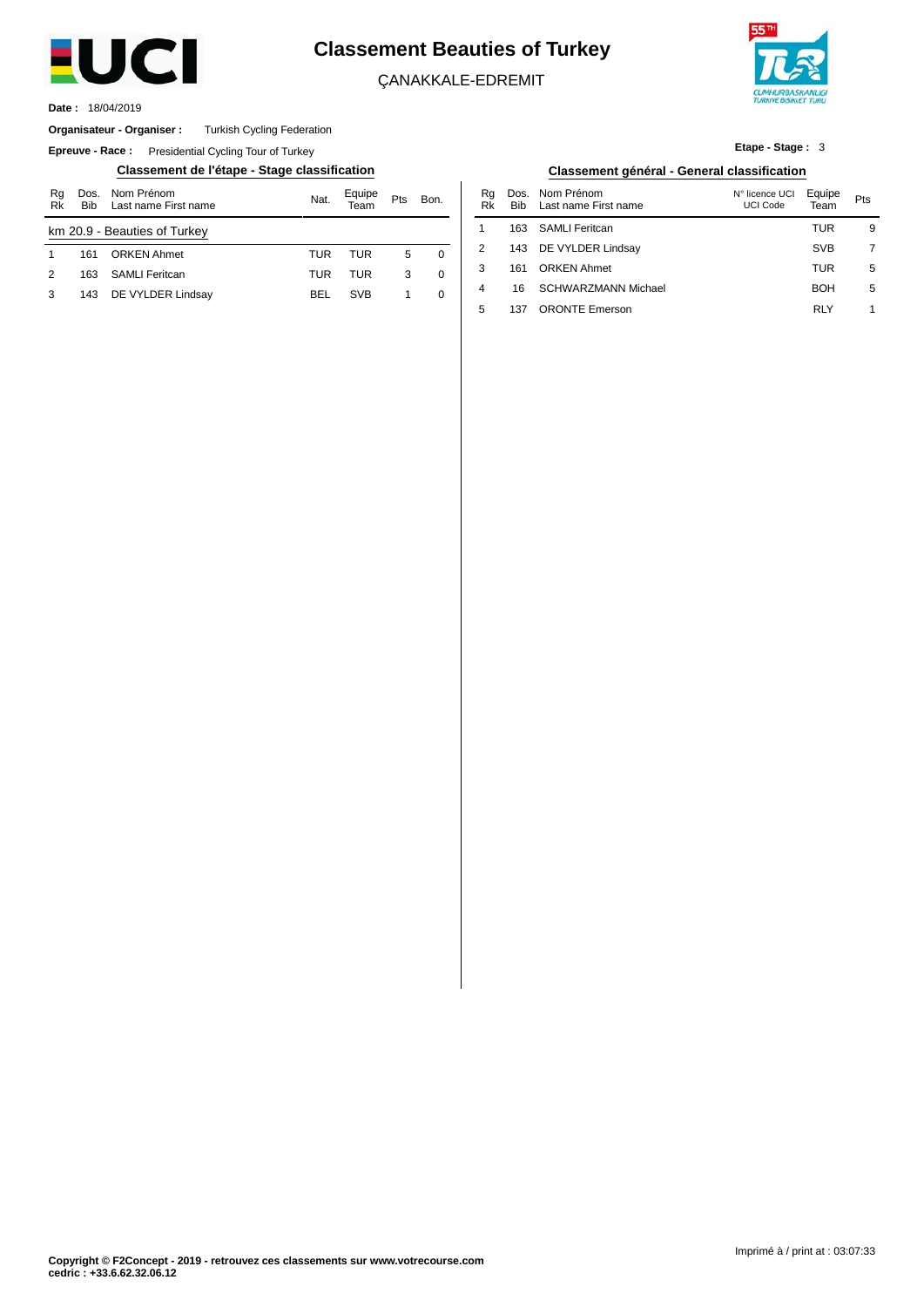

#### **CLASSEMENT PAR EQUIPE - TEAM CLASSIFICATION**

ÇANAKKALE-EDREMIT



**Etape - Stage :** 3

**Date :** 18/04/2019

L.

**Organisateur - Organiser :** Turkish Cycling Federation

**Epreuve - Race :** Presidential Cycling Tour of Turkey

**Classement de l'étape - Stage classification Classement général - Général classification**

| Rg<br><b>Rk</b> | Equipe<br>Team                                     | Temps<br>Time | Ecart<br>Gap |
|-----------------|----------------------------------------------------|---------------|--------------|
| 1               | Burgos - Bh<br>$62 - 67 - 65$                      | 08h30'36"     |              |
| 2               | Manzana Postobon Team<br>102 - 101 - 103           | 08h30'36"     |              |
| 3               | Uae Team Emirates<br>$51 - 56 - 55$                | 08h30'36"     |              |
| 4               | Deceuninck - Quick - Step<br>$34 - 37 - 36$        | 08h30'36"     |              |
| 5               | Lotto Soudal<br>$21 - 26 - 24$                     | 08h30'36"     |              |
| 6               | Caja Rural - Seguros Rga<br>$72 - 71 - 73$         | 08h30'36"     |              |
| 7               | Astana Pro Team<br>$2 - 4 - 5$                     | 08h30'36"     |              |
| 8               | Sport Vlaanderen - Baloise<br>146 - 147 - 145      | 08h30'36"     |              |
| 9               | Euskadi Basque Country - Murias<br>$91 - 95 - 94$  | 08h30'36"     |              |
| 10              | Bora - Hansgrohe<br>$12 - 13 - 14$                 | 08h30'36"     |              |
| 11              | Delko Marseille Provence<br>$83 - 87 - 81$         | 08h30'36"     |              |
| 12              | W52 / Fc Porto<br>157 - 154 - 156                  | 08h30'36"     |              |
| 13              | <b>Team Dimension Data</b><br>$44 - 46 - 43$       | 08h30'36"     |              |
| 14              | <b>Turkish National Team</b><br>161 - 167 - 162    | 08h30'36"     |              |
| 15              | Neri Sottoli Selle Italia Ktm<br>114 - 116 - 117   | 08h30'36"     |              |
| 16              | Nippo - Vini Fantini - Faizane`<br>127 - 121 - 125 | 08h30'36"     |              |
| 17              | Rally Uhc Cycling<br>135 - 131 - 136               | 08h30'36"     |              |

| Rq<br><b>Rk</b> | Equipe<br>Team                  | Temps<br>Time | Ecart<br>Gap |
|-----------------|---------------------------------|---------------|--------------|
| 1               | Bora - Hansgrohe                | 33h13'46"     |              |
| 2               | Uae Team Emirates               | 33h13'51"     | 05"          |
| 3               | Manzana Postobon Team           | 33h14'02"     | 16"          |
| 4               | Delko Marseille Provence        | 33h14'12"     | 26"          |
| 5               | W52 / Fc Porto                  | 33h14'17"     | 31"          |
| 6               | Nippo - Vini Fantini - Faizane` | 33h14'18"     | 32"          |
| 7               | Neri Sottoli Selle Italia Ktm   | 33h14'18"     | 32"          |
| 8               | Astana Pro Team                 | 33h14'18"     | 32"          |
| 9               | Sport Vlaanderen - Baloise      | 33h14'27"     | 41"          |
| 10              | Deceuninck - Quick - Step       | 33h14'35"     | 49"          |
| 11              | Euskadi Basque Country - Murias | 33h15'01"     | 01'15"       |
| 12              | <b>Turkish National Team</b>    | 33h15'15"     | 01'29"       |
| 13              | Burgos - Bh                     | 33h15'26"     | 01'40"       |
| 14              | <b>Team Dimension Data</b>      | 33h16'06"     | 02'20"       |
| 15              | Lotto Soudal                    | 33h16'08"     | 02'22"       |
| 16              | Caja Rural - Seguros Rga        | 33h16'16"     | 02'30"       |
| 17              | Rally Uhc Cycling               | 33h19'51"     | 06'05"       |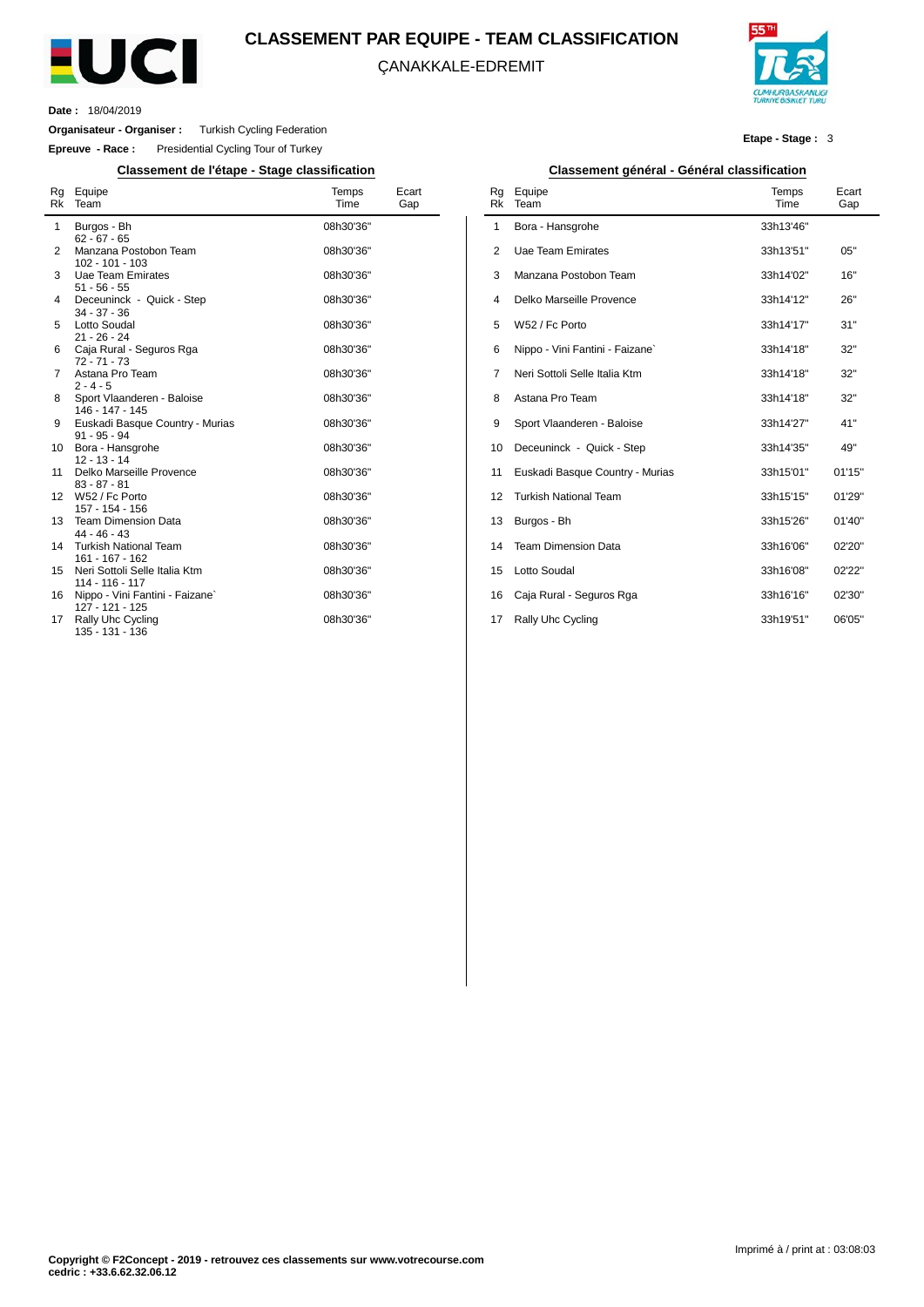# **Communiqué des commissaires Communique of the Commissaires panel**

Presidential Cycling Tour of Turkey Du 16/04/19 au 21/04/19

## **Communique N°3 (étape/Stage : ÇANAKKALE-EDREMIT)**

# **Art. 2.6.027**

Due to the crash in the last 3 kilometers, rider 93 is credited with the same time of the riders in whose company they were riding at the moment of the incident : 2h50'12

Commissaires panel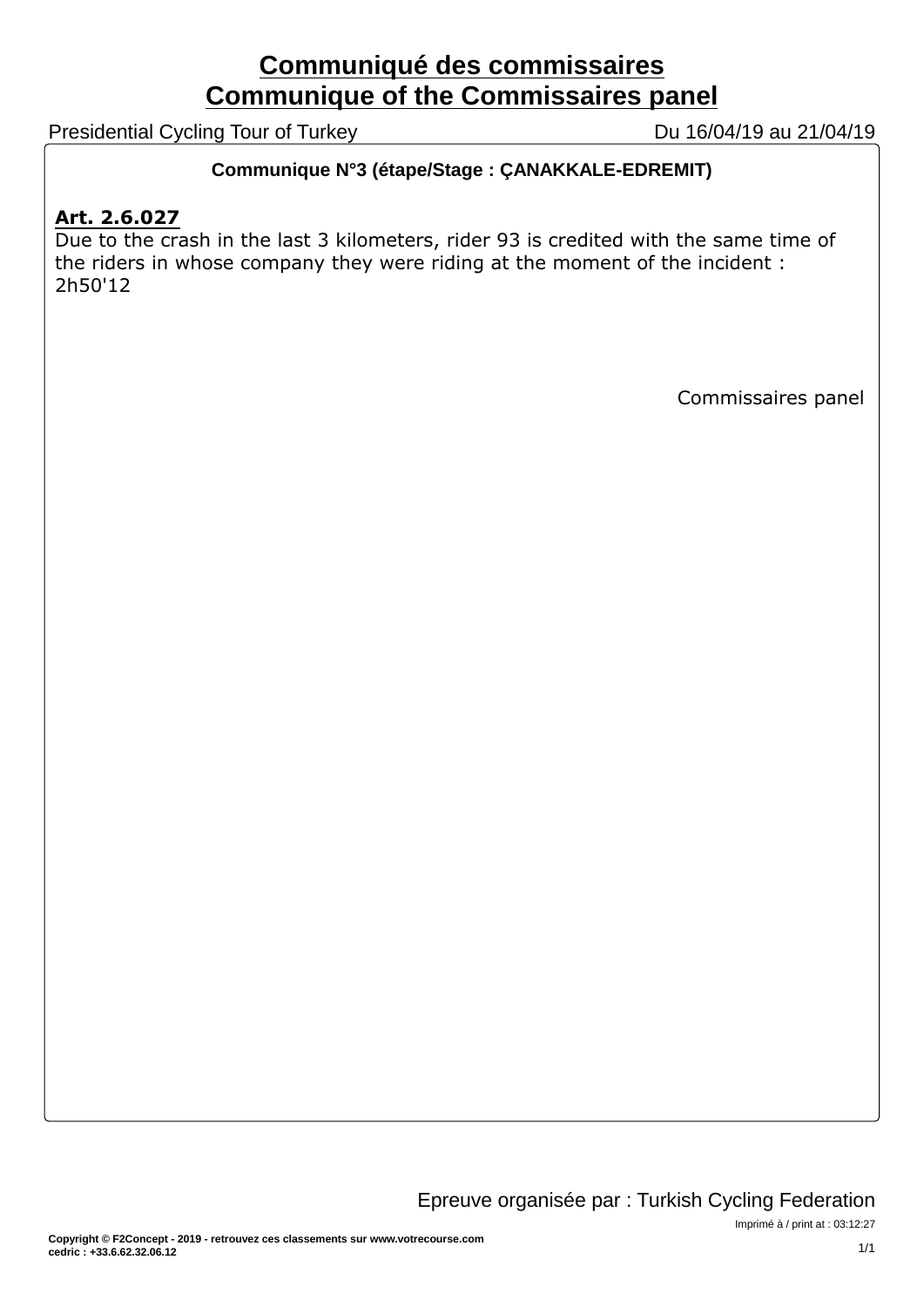#### BALIKESIR-BURSA **ORDRE DES VOITURES POUR L'ETAPE N° 4 CONVOY ORDER FOR STAGE 4**

19/04/2019 **Date :**

Turkish Cycling Federation **Organisateur - Organiseur :**

Presidential Cycling Tour of Turkey **Epreuve - Race :**

| Rang<br>Rank   | Equipe<br>Team                  |
|----------------|---------------------------------|
| 1              | Bora - Hansgrohe                |
| 2              | Manzana Postobon Team           |
| 3              | Uae Team Emirates               |
| 4              | Caja Rural - Seguros Rga        |
| 5              | Delko Marseille Provence        |
| 6              | W52 / Fc Porto                  |
| $\overline{7}$ | Sport Vlaanderen - Baloise      |
| 8              | Astana Pro Team                 |
| 9              | Neri Sottoli Selle Italia Ktm   |
| 10             | <b>Turkish National Team</b>    |
| 11             | Euskadi Basque Country - Murias |
| 12             | Deceuninck - Quick - Step       |
| 13             | <b>Team Dimension Data</b>      |
| 14             | Burgos - Bh                     |
| 15             | Nippo - Vini Fantini - Faizane` |
| 16             | Lotto Soudal                    |
| 17             | <b>Rally Uhc Cycling</b>        |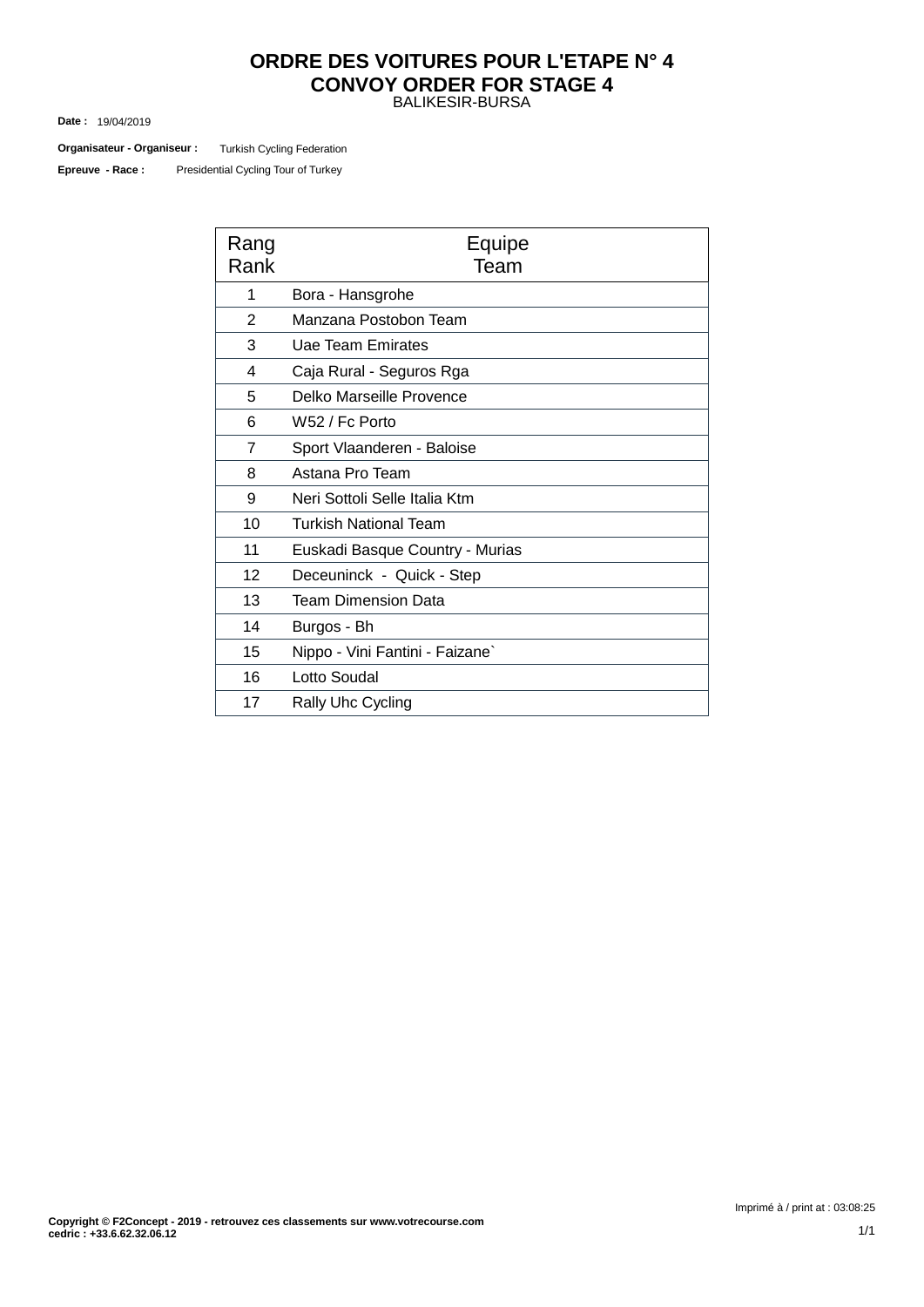#### **Etape -** Stage **:** 4 Turkish Cycling Federation

| Astana Pro Team                    | FOMINYKH Daniil<br>32eme à 42"(152)                                    | $\overline{2}$<br><b>GIDICH Yevgeniy</b><br>26eme à 42"(57)                 | 3<br>NATAROV Yuriy<br>31eme à 42"(150)                                        | 4<br>ZAKHAROV Artyom<br>59eme à 01'19"(130)                                                                    | 5<br><b>KUDUS Merhawi</b><br>10eme à 30"(76)                                                                                    | 6<br><b>BIZHIGITOV</b><br>Zhandos<br>48eme à 58"(189)                            | 7<br><b>GRUZDEV Dmitriy</b><br>63eme à 01'25''(249)                      |  |
|------------------------------------|------------------------------------------------------------------------|-----------------------------------------------------------------------------|-------------------------------------------------------------------------------|----------------------------------------------------------------------------------------------------------------|---------------------------------------------------------------------------------------------------------------------------------|----------------------------------------------------------------------------------|--------------------------------------------------------------------------|--|
| Bora - Hansgrohe                   | 11<br><b>BASKA Erik</b><br>106eme à<br>04'43"(299)                     | 12<br><b>BENNETT Sam</b><br>ler en 11h04'08"(4)                             | 13<br><b>GROSSSCHARTNE</b><br>R Felix<br>2eme à 20"(70)                       | 14<br><b>PFINGSTEN</b><br>Christoph<br>18eme à 35"(121)                                                        | 15<br>PÖSTLBERGER<br>Lukas<br>14eme à 30"(156)                                                                                  | 16<br>SCHWARZMANN<br>Michael<br>96eme à 04'05"(255)                              | 17<br><b>ARCHBOLD Shane</b><br>81eme à 03'23"(208)                       |  |
| Lotto Soudal                       | 21<br><b>EWAN Caleb</b><br>47eme à 56"(51)                             | 22                                                                          | 23<br><b>IVERSEN Rasmus</b><br><b>Byriel</b><br>105eme à<br>04'42"(322)       | 24<br><b>KLUGE Roger</b><br>70eme à 02'02"(196)                                                                | 25<br><b>VANHOUCKE Harm</b><br>30eme à 42"(150)                                                                                 | 26<br><b>WOUTERS Enzo</b><br>103eme à<br>04'20"(232)                             | 27<br>DE BUYST Jasper<br>112eme à<br>07'06"(326)                         |  |
| Deceuninck - Quick - Step          | 31<br><b>CAPECCHI Eros</b><br>35eme à 42"(176)                         | 32<br><b>EVENEPOEL Remco</b><br>17eme à 35"(105)                            | 33<br><b>HODEG CHAGUI</b><br>Alvaro Jose<br>80eme à 03'21"(146)               | 34<br>JAKOBSEN Fabio                                                                                           | 35<br>MARTINELLI Davide<br>86eme à 03'53"(107) 76eme à 02'19"(222) 66eme à 01'55"(151)                                          | 36<br>MØRKØV Michael                                                             | 37<br><b>RICHEZE</b><br>Maximiliano Ariel<br>46eme à 54"(109)            |  |
| <b>Team Dimension Data</b>         | 41<br>GIBBONS Ryan<br>43eme à 51"(145)                                 | 42<br><b>DAVIES Scott</b>                                                   | 43<br>DE BOD Stefan                                                           | 44<br><b>CAVENDISH Mark</b><br>73eme à 02'12"(230) 72eme à 02'12"(170) 88eme à 04'01"(121) 85eme à 03'47"(230) | 45<br><b>RENSHAW Mark</b>                                                                                                       | 46<br>O'CONNOR Ben<br>20eme à 39"(110)                                           | 47<br><b>VENTER Jaco</b><br>114eme à<br>07'48"(337)                      |  |
| Uae Team Emirates                  | 51<br><b>CONSONNI Simone</b><br>16eme à 35"(34)                        | 52<br><b>CONTI Valerio</b><br>6eme à 26"(122)                               | 53<br><b>MUÑOZ</b><br><b>LANCHEROS</b><br>Cristian Camilo<br>33eme à 42"(157) | 54                                                                                                             | 55<br>POLANC Jan<br>4eme à 26"(68)                                                                                              | 56<br><b>MOLANO</b><br><b>BENAVIDES Juan</b><br>Sebastian<br>78eme à 02'46''(102 | 57<br><b>RIABUSHENKO</b><br>Aleksandr<br>24eme à 40"(149)                |  |
| Burgos - Bh                        | 61<br><b>ANGELLOTTI Victor</b><br>98eme à 04'08"(272)                  | 62<br><b>GIBSON Matthew</b><br>104eme à<br>04'30"(147)                      | 63<br>CABEDO CARDA<br>Oscar<br>58eme à 01'10"(229)                            | 64<br><b>MATOS Nuno</b><br>65eme à 01'30"(170)                                                                 | 65<br>LOPEZ PARADA<br>Daniel                                                                                                    | 66<br>ROBREDO CRESPO<br>Alvaro<br>52eme à 01'10"(95) 87eme à 04'00"(290)         | 67<br><b>SUREDA MOREY</b><br>Jaume<br>27eme à 42"(111)                   |  |
| Caja Rural - Seguros Rga           | 71<br><b>CAÑELLAS</b><br><b>SANCHEZ Xavier</b><br>93eme à 04'05"(145)  | 72<br><b>MALUCELLI Matteo</b><br>92eme à 04'05"(113)                        | 73<br>SERRANO<br><b>RODRIGUEZ</b><br>Gonzalo<br>5eme à 26"(115)               | 74<br><b>MORA VEDRI</b><br>Sebastian                                                                           | 75<br>ABERASTURI IZAGAMOREIRA GUARINO<br>Jon<br>91eme à 04'02"(283) 53eme à 01'10"(109) 97eme à 04'05"(267) 75eme à 02'16"(146) | 76<br>Mauricio                                                                   | 77<br><b>SOTO MARTINEZ</b><br>Nelson                                     |  |
| Delko Marseille Provence           | 81<br>FERNANDEZ CRUZ<br>Delio<br>28eme à 42"(127)                      | 82<br>FINETTO Mauro<br>7eme à 26"(147)                                      | 83<br><b>GROŠU</b><br>Eduard-Michael<br>22eme à 40"(41)                       | 84<br><b>MORENO BAZAN</b><br>Javier                                                                            | 85<br>NAVARDAUSKAS<br>Ramunas<br>61eme à 01'25"(199) 55eme à 01'10"(167)                                                        | 86<br>DE ROSSI Lucas                                                             | 87<br>ROCHAS Rémy<br>95eme à 04'05"(200) 54eme à 01'10"(141)             |  |
| Euskadi Basque Country -<br>Murias | 91<br><b>SANZ UNZUE</b><br>Enrique<br>50eme à 01'07"(125)              | 92<br><b>BARRENETXEA</b><br><b>URIARTE Ander</b><br>101eme à<br>04'09"(306) | 93<br><b>BARTHE Cyril</b><br>13eme à 30"(147)                                 | 94<br>RIZAR LASKURAIN<br>Julen                                                                                 | 95<br>VIEJO REDONDO<br>Jose Daniel<br>49eme à 01'00"(158) 82eme à 03'27"(126) 84eme à 03'27"(292) 57eme à 01'10"(208)           | 96<br><b>INTXAUSTI</b><br>ELORRIAGA Beñat                                        | 97<br><b>BERRADE</b><br><b>FERNANDEZ Urko</b>                            |  |
| Manzana Postobon Team              | 101<br>GOMEZ PEÑALOZA<br><b>Bryan Steve</b><br>108eme à<br>06'03"(139) | 102<br>PARRA ARIAS<br>Jordan Arley<br>67eme à 02'00"(89)                    | 103<br>CHIA BERMUDEZ<br>Luis Carlos<br>74eme à 02'16"(120)                    | 104<br><b>RESTREPO</b><br>VALENCIA Jhonatan<br>3eme à 22"(161)                                                 | 105<br>OCHOA CAMARGO<br>Diego Antonio<br>15eme à 30"(166)                                                                       | 106<br>SIERRA SANCHEZ<br>Yecid Arturo<br>36eme à 42"(190)                        | 107<br><b>MENDOZA</b><br>CARDONA Omar<br>Alberto<br>56eme à 01'10''(186) |  |
| Neri Sottoli Selle Italia Ktm      | 111<br><b>BERTAZZO Liam</b><br>113eme à<br>07'48"(324)                 | 112<br><b>FORTUNATO</b><br>Lorenzo                                          | 113<br><b>BEVILACQUA</b><br>Simone<br>21eme à 39"(196) 79eme à 03'07"(277)    | 114<br>PACIONI Luca<br>51eme à 01'10"(64)                                                                      | 115<br><b>MARENGO Umberto</b><br>25eme à 40"(173)                                                                               | 116<br><b>SCHONBERGER</b><br>Sebastian<br>11eme à 30"(95)                        | 117<br>VAN EMPEL Etienne<br>34eme à 42"(175)                             |  |
| Nippo - Vini Fantini - Faizane`    | 121<br>OBATO DEL VALLE<br>Juan Jose<br>44eme à 51"(186)                | 122<br>CIMA Imerio<br>77eme à 02'29"(163)                                   | 123<br><b>ITO Masakazu</b><br>39eme à 42"(217)                                | 124<br>YOSHIDA Hayato<br>62eme à 01'25"(245)                                                                   | 125<br><b>NAKANE Hideto</b><br>29eme à 42"(139)                                                                                 | 126<br>NISHIMURA Hiroki<br>83eme à 03'27"(275)                                   | 127<br>LONARDI Giovanni<br>60eme à 01'23"(83)                            |  |
| Rally Uhc Cycling                  | 131<br><b>BRITTON Robert</b><br>37eme à 42"(207)                       | 132<br><b>COTE Pier Andre</b><br>111eme à<br>07'01"(264)                    | 133<br><b>HUFFMAN Evan</b><br>117eme à<br>10'20"(345)                         | 134<br><b>MAGNER Tyler</b><br>110eme à<br>06'19"(278)                                                          | 135<br>MURPHY John<br>109eme à<br>06'03"(155)                                                                                   | 136<br>MURPHY Kyle<br>41eme à 42"(221)                                           | 137<br><b>ORONTE Emerson</b><br>115eme à<br>08'14"(340)                  |  |
| Sport Vlaanderen - Baloise         | 141<br>DE KETELE Kenny<br>68eme à 02'00"(241)                          | 142<br>DE PAUW Moreno<br>100eme à<br>04'09"(275)                            | 143<br>DE VYLDER Lindsay<br>19eme à 38"(145)                                  | 144<br><b>GHYS Robbe</b><br>69eme à 02'00"(247)                                                                | 145<br>VAN POUCKE Aaron<br>42eme à 51"(111)                                                                                     | 146<br>NOPPE Christophe<br>9eme à 30"(25)                                        | 147<br><b>WILLEMS Thimo</b><br>89eme à 04'02"(179)                       |  |
| W52 / Fc Porto                     | 151<br>CESAR VELOSO<br>Gustavo<br>90eme à 04'02"(236)                  | 152<br><b>ALARCON GARCIA</b><br>Raul<br>40eme à 42"(221)                    | 153<br><b>REIS Rafael</b><br>38eme à 42"(209)                                 | 154<br>FERREIRA José<br>102eme à<br>04'15"(249)                                                                | 155<br><b>MESTRE Ricardo</b><br>23eme à 40"(133)                                                                                | 156<br>PINTO Edgar<br>8eme à 29"(78)                                             | 157<br>CALDEIRA Samuel<br>71eme à 02'04"(115)                            |  |
| <b>Turkish National Team</b>       | 161<br><b>ORKEN Ahmet</b><br>64eme à 01'30"(110)                       | 162<br><b>BALKAN Onur</b><br>12eme à 30"(106)                               | 163<br>SAMLI Feritcan<br>116eme à<br>09'10"(341)                              | 164<br><b>AKDILEK Ahmet</b><br>99eme à 04'09"(262)                                                             | 165<br><b>ATALAY Muhammed</b><br>107eme à<br>06'01"(316)                                                                        | 166<br><b>SAYAR Mustafa</b><br>45eme à 51"(188)                                  | 167<br><b>DOGAN Halil</b><br>94eme à 04'05"(189)                         |  |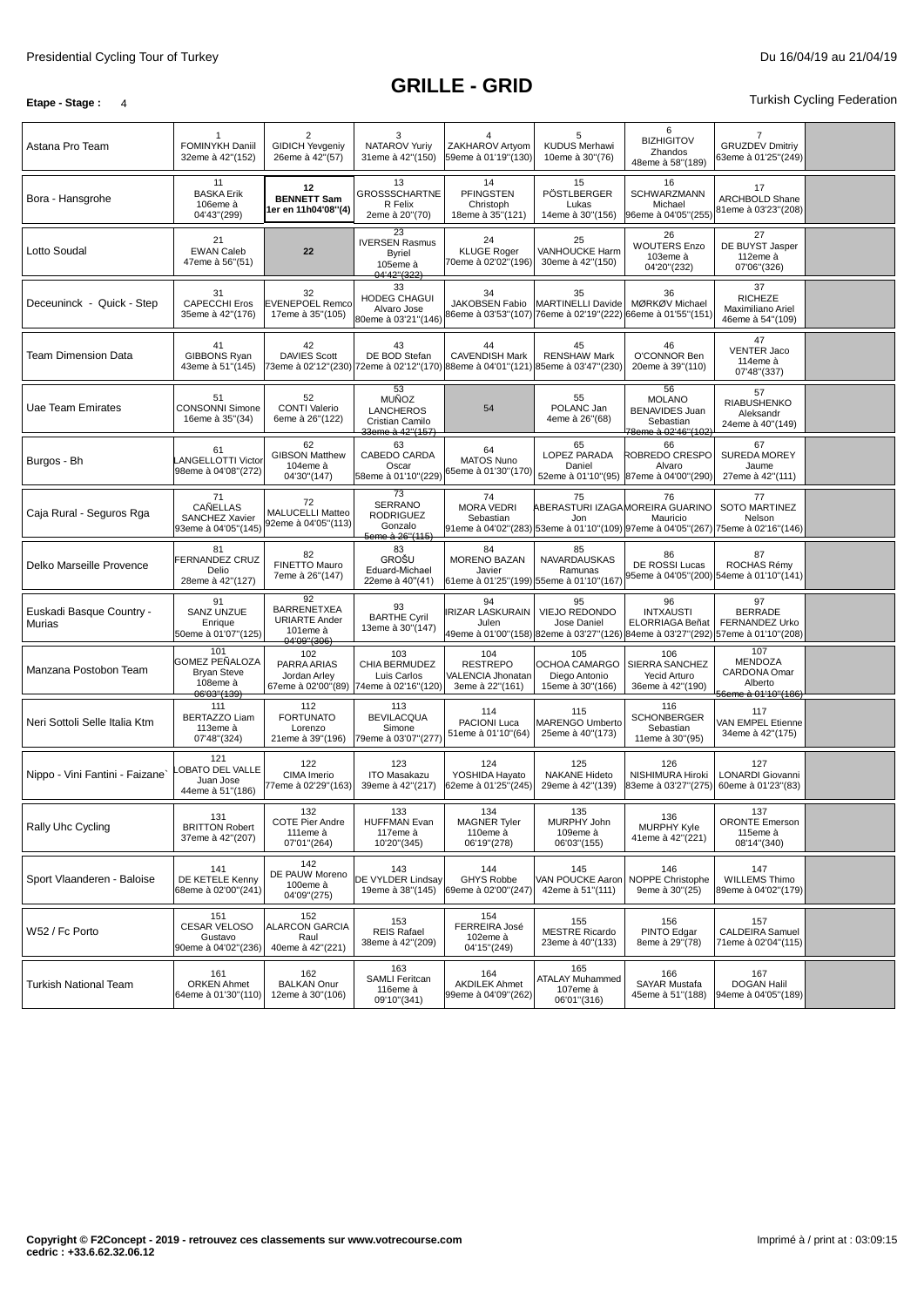

## **Presidential Cycling Tour of Turkey - Etape N°4** du 16/04/2019 au 21/04/2019 LISTE DES PARTANTS - START LIST



| AST        | Astana Pro Team                             |                                  | <b>KAZ</b> |
|------------|---------------------------------------------|----------------------------------|------------|
| 1          | <b>FOMINYKH Daniil</b>                      | 32eme à 42"                      |            |
| 2          | <b>GIDICH Yevgeniy</b>                      | 26eme à 42"                      |            |
| 3          |                                             |                                  |            |
|            | NATAROV Yuriy                               | 31eme à 42"                      |            |
| 4          | ZAKHAROV Artyom                             | 59eme à 01'19"                   |            |
| 5          | <b>KUDUS Merhawi</b>                        | 10eme à 30"                      |            |
| 6          | <b>BIZHIGITOV Zhandos</b>                   | 48eme à 58"                      |            |
| 7          | <b>GRUZDEV Dmitriy</b>                      | 63eme à 01'25"                   |            |
|            |                                             |                                  |            |
| LTS        | <b>Lotto Soudal</b>                         |                                  | <b>BEL</b> |
| 21         | <b>EWAN Caleb</b>                           | 47eme à 56"                      |            |
| 23         | <b>IVERSEN Rasmus Byriel</b>                | 105eme à 04'42"                  |            |
| 24         | <b>KLUGE Roger</b>                          | 70eme à 02'02"                   |            |
| 25         | <b>VANHOUCKE Harm</b>                       | 30eme à 42"                      |            |
| 26         | <b>WOUTERS Enzo</b>                         | 103eme à 04'20"                  |            |
| 27         | DE BUYST Jasper                             | 112eme à 07'06"                  |            |
|            |                                             |                                  |            |
|            |                                             |                                  |            |
| TDD        | <b>Team Dimension Data</b>                  |                                  | <b>RSA</b> |
| 41         | GIBBONS Ryan                                | 43eme à 51"                      |            |
| 42         | <b>DAVIES Scott</b>                         | 73eme à 02'12"                   |            |
| 43         | DE BOD Stefan                               | 72eme à 02'12"                   |            |
| 44         | <b>CAVENDISH Mark</b>                       | 88eme à 04'01"                   |            |
| 45         | <b>RENSHAW Mark</b>                         | 85eme à 03'47"                   |            |
| 46         | O'CONNOR Ben                                | 20eme à 39"                      |            |
| 47         | <b>VENTER Jaco</b>                          | 114eme à 07'48"                  |            |
|            |                                             |                                  |            |
| BBH        | Burgos - Bh                                 |                                  | <b>ESP</b> |
| 61         | <b>LANGELLOTTI Victor</b>                   | 98eme à 04'08"                   |            |
| 62         | <b>GIBSON Matthew</b>                       | 104eme à 04'30"                  |            |
| 63         | CABEDO CARDA Oscar                          | 58eme à 01'10"                   |            |
|            | <b>MATOS Nuno</b>                           |                                  |            |
| 64         |                                             | 65eme à 01'30"                   |            |
| 65         | <b>LOPEZ PARADA Daniel</b>                  | 52eme à 01'10"                   |            |
| 66         | ROBREDO CRESPO Alvaro                       | 87eme à 04'00"                   |            |
| 67         | SUREDA MOREY Jaume                          | 27eme à 42"                      |            |
| <b>DMP</b> | Delko Marseille Provence                    |                                  | <b>FRA</b> |
|            |                                             |                                  |            |
| 81         | FERNANDEZ CRUZ Delio                        | 28eme à 42"                      |            |
| 82         | FINETTO Mauro                               | 7eme à 26"                       |            |
| 83         | GROŠU Eduard-Michael                        | 22eme à 40"                      |            |
| 84         | <b>MORENO BAZAN Javier</b>                  | 61eme à 01'25"                   |            |
|            |                                             |                                  |            |
| 85         | NAVARDAUSKAS Ramunas                        | 55eme à 01'10"                   |            |
|            |                                             |                                  |            |
| 86<br>87   | DE ROSSI Lucas<br>ROCHAS Rémy⊡              | 95eme à 04'05"<br>54eme à 01'10" |            |
|            |                                             |                                  |            |
| <b>MZN</b> | Manzana Postobon Team                       |                                  | COL        |
| 101        | GOMEZ PENALOZA Bryan Steve                  | 108eme à 06'03"                  |            |
| 102        | PARRA ARIAS Jordan Arley                    | 67eme à 02'00"                   |            |
| 103        | CHIA BERMUDEZ Luis Carlos                   | 74eme à 02'16"                   |            |
| 104        | RESTREPO VALENCIA Jhonatan                  | 3eme à 22"                       |            |
| 105        | OCHOA CAMARGO Diego Antonio                 | 15eme à 30"                      |            |
| 106        | SIERRA SANCHEZ Yecid Arturo                 | 36eme à 42"                      |            |
| 107        | MENDOZA CARDONA Omar Alberto                | 56eme à 01'10"                   |            |
|            |                                             |                                  |            |
| <b>NIP</b> | Nippo - Vini Fantini - Faizane`             |                                  | <b>ITA</b> |
| 121        | LOBATO DEL VALLE Juan Jose                  | 44eme à 51"                      |            |
| 122        | CIMA Imerio                                 | 77eme à 02'29"                   |            |
| 123        | ITO Masakazu                                | 39eme à 42"                      |            |
| 124        | YOSHIDA Hayato                              | 62eme à 01'25"                   |            |
| 125        | <b>NAKANE Hideto</b>                        | 29eme à 42"                      |            |
| 126        |                                             |                                  |            |
| 127        | NISHIMURA Hiroki<br><b>LONARDI Giovanni</b> | 83eme à 03'27"<br>60eme à 01'23" |            |
|            |                                             |                                  |            |
| SVB        | Sport Vlaanderen - Baloise                  |                                  | BEL        |
| 141        | DE KETELE Kenny                             | 68eme à 02'00"                   |            |
| 142        | DE PAUW Moreno                              | 100eme à 04'09"                  |            |
| 143        | DE VYLDER Lindsay                           | 19eme à 38"                      |            |
|            |                                             |                                  |            |
| 144        | <b>GHYS Robbe</b>                           | 69eme à 02'00"                   |            |
| 145        | VAN POUCKE Aaron                            | 42eme à 51"                      |            |
| 146        | NOPPE Christophe                            | 9eme à 30"                       |            |
| 147        | <b>WILLEMS Thimo</b>                        | 89eme à 04'02"                   |            |
| TUR        | <b>Turkish National Team</b>                |                                  | TUR        |
| 161        | <b>ORKEN Ahmet</b>                          | 64eme à 01'30"                   |            |
|            |                                             |                                  |            |
| 162        | <b>BALKAN Onur</b>                          | 12eme à 30"                      |            |
| 163        | <b>SAMLI Feritcan</b>                       | 116eme à 09'10"                  |            |
| 164        | <b>AKDILEK Ahmet</b>                        | 99eme à 04'09"                   |            |
| 165        | <b>ATALAY Muhammed</b>                      | 107eme à 06'01"                  |            |
| 166<br>167 | SAYAR Mustafa<br>DOGAN Halil                | 45eme à 51"<br>94eme à 04'05"    |            |

|            |                                                                 | TURKIYE BISIKLET TURU            |            |
|------------|-----------------------------------------------------------------|----------------------------------|------------|
| <b>BOH</b> | Bora - Hansgrohe                                                |                                  | GER        |
| 11         | <b>BASKA Erik</b>                                               | 106eme à 04'43"                  |            |
| 12         | <b>BENNETT Sam</b>                                              | 1er en 11h04'08"                 |            |
| 13         | <b>GROSSSCHARTNER Felix</b>                                     | 2eme à 20"                       |            |
| 14         | PFINGSTEN Christoph                                             | 18eme à 35"                      |            |
| 15         | PÖSTLBERGER Lukas                                               | 14eme à 30"                      |            |
| 16         | SCHWARZMANN Michael                                             | 96eme à 04'05"                   |            |
| 17         | <b>ARCHBOLD Shane</b>                                           | 81eme à 03'23"                   |            |
| <b>DQT</b> | Deceuninck - Quick - Step                                       |                                  | BEL        |
| 31         | <b>CAPECCHI Eros</b>                                            | 35eme à 42"                      |            |
| 32         | <b>EVENEPOEL Remco</b>                                          | 17eme à 35"                      |            |
| 33         | <b>HODEG CHAGUI Alvaro Jose</b>                                 | 80eme à 03'21"                   |            |
| 34         | <b>JAKOBSEN Fabio</b>                                           | 86eme à 03'53"                   |            |
| 35         | <b>MARTINELLI Davide</b>                                        | 76eme à 02'19"                   |            |
| 36         | MØRKØV Michael                                                  | 66eme à 01'55"                   |            |
| 37         | RICHEZE Maximiliano Ariel                                       | 46eme à 54"                      |            |
|            |                                                                 |                                  |            |
| <b>UAD</b> | <b>Uae Team Emirates</b>                                        |                                  | SUI        |
| 51         | <b>CONSONNI Simone</b>                                          | 16eme à 35"                      |            |
| 52         | <b>CONTI Valerio</b>                                            | 6eme à 26"                       |            |
| 53         | MUNOZ LANCHEROS Cristian Camilo                                 | 33eme à 42"                      |            |
| 55         | POLANC Jan                                                      | 4eme à 26"                       |            |
| 56<br>57   | <b>MOLANO BENAVIDES Juan Sebastian</b><br>RIABUSHENKO Aleksandr | 78eme à 02'46"<br>24eme à 40"    |            |
|            |                                                                 |                                  |            |
|            |                                                                 |                                  |            |
| CJR        | Caja Rural - Seguros Rga                                        |                                  | <b>ESP</b> |
| 71         | <b>CANELLAS SANCHEZ Xavier</b>                                  | 93eme à 04'05"                   |            |
| 72         | <b>MALUCELLI Matteo</b>                                         | 92eme à 04'05"                   |            |
| 73         | SERRANO RODRIGUEZ Gonzalo                                       | 5eme à 26"                       |            |
| 74         | <b>MORA VEDRI Sebastian</b>                                     | 91eme à 04'02"                   |            |
| 75         | ABERASTURI IZAGA Jon                                            | 53eme à 01'10"                   |            |
| 76         | <b>MOREIRA GUARINO Mauricio</b>                                 | 97eme à 04'05"                   |            |
| 77         | SOTO MARTINEZ Nelson                                            | 75eme à 02'16"                   |            |
|            |                                                                 |                                  | ESP        |
|            |                                                                 |                                  |            |
| <b>EUS</b> | Euskadi Basque Country - Murias                                 |                                  |            |
| 91         | <b>SANZ UNZUE Enrique</b>                                       | 50eme à 01'07"                   |            |
| 92         | BARRENETXEA URIARTE Ander                                       | 101eme à 04'09"                  |            |
| 93         | <b>BARTHE Cyril</b>                                             | 13eme à 30"                      |            |
| 94         | IRIZAR LASKURAIN Julen                                          | 49eme à 01'00"                   |            |
| 95         | VIEJO REDONDO Jose Daniel                                       | 82eme à 03'27"                   |            |
| 96<br>97   | <b>INTXAUSTI ELORRIAGA Beñat</b><br>BERRADE FERNANDEZ Urko      | 84eme à 03'27"<br>57eme à 01'10" |            |
|            |                                                                 |                                  |            |
| NSK        | Neri Sottoli Selle Italia Ktm                                   |                                  | <b>ITA</b> |
| 111        | BERTAZZO Liam                                                   | 113eme à 07'48"                  |            |
| 112        | FORTUNATO Lorenzo                                               | 21eme à 39"                      |            |
| 113        | <b>BEVILACQUA Simone</b>                                        | 79eme à 03'07"                   |            |
| 114        | PACIONI Luca                                                    | 51eme à 01'10"                   |            |
| 115        | <b>MARENGO Umberto</b>                                          | 25eme à 40"                      |            |
| 116        | <b>SCHONBERGER Sebastian</b>                                    | 11eme à 30"                      |            |
| 117        | VAN EMPEL Etienne                                               | 34eme à 42"                      |            |
| <b>RLY</b> | <b>Rally Uhc Cycling</b>                                        |                                  | <b>USA</b> |
| 131        | <b>BRITTON Robert</b>                                           | 37eme à 42"                      |            |
| 132        | <b>COTE Pier Andre</b>                                          | 111eme à 07'01"                  |            |
| 133        | <b>HUFFMAN Evan</b>                                             | 117eme à 10'20"                  |            |
| 134        | <b>MAGNER Tyler</b>                                             | 110eme à 06'19"                  |            |
| 135        | MURPHY John                                                     | 109eme à 06'03"                  |            |
| 136        | <b>MURPHY Kyle</b>                                              | 41eme à 42"                      |            |
| 137        | <b>ORONTE Emerson</b>                                           | 115eme à 08'14"                  |            |
|            |                                                                 |                                  |            |
| <b>W52</b> | W52 / Fc Porto                                                  |                                  | <b>POR</b> |
| 151        | <b>CESAR VELOSO Gustavo</b>                                     | 90eme à 04'02"                   |            |
| 152        | <b>ALARCON GARCIA Raul</b>                                      | 40eme à 42"                      |            |
| 153        | <b>REIS Rafael</b>                                              | 38eme à 42"                      |            |
| 154        | <b>FERREIRA José</b>                                            | 102eme à 04'15"                  |            |
| 155        | <b>MESTRE Ricardo</b>                                           | 23eme à 40"                      |            |
| 156<br>157 | PINTO Edgar<br><b>CALDEIRA Samuel</b>                           | 8eme à 29"<br>71eme à 02'04"     |            |
|            |                                                                 |                                  |            |